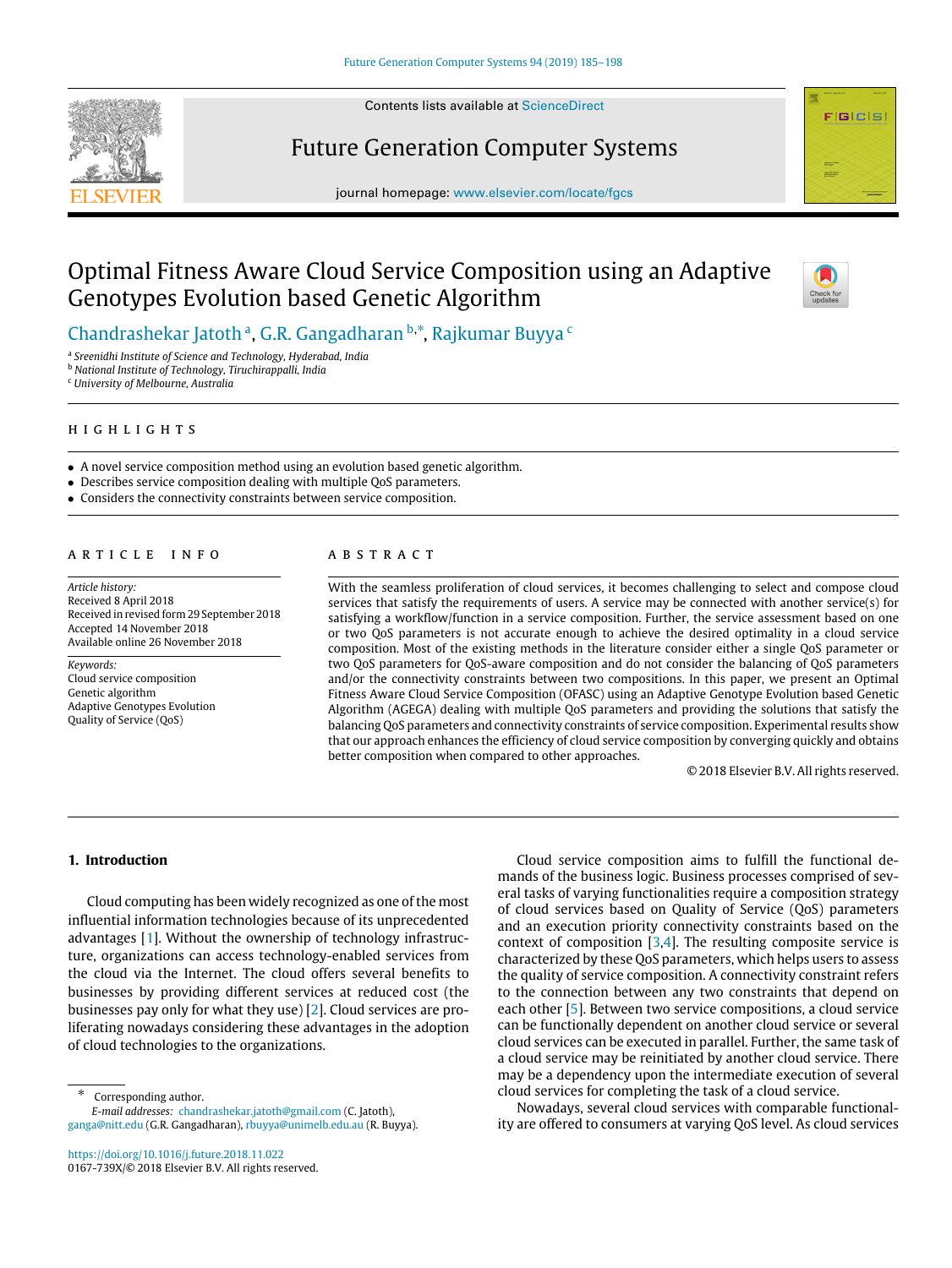that are offered have different QoS levels for a specific task, a QoS-based ranking of these services helps the user in selecting services [\[6\]](#page-12-5). A service can be ranked as the best service under a particular QoS parameter but may be ranked as the worst under another QoS parameter. The performance of a service can be ranked differently according to various QoS parameters. The priorities of QoS parameters vary from one cloud service composition context to another. This requires equal consideration of all QoS parameters (called as balancing of QoS parameters) in selecting a cloud service without neglecting the influence of a primary QoS parameter in a cloud service composition.

In general, the solutions for QoS-aware cloud service compo-sition [\[7](#page-12-6)[–10\]](#page-12-7) address either a single QoS parameter or two QoS parameters and do not consider the balancing of QoS parameters and/ or satisfying of the connectivity constraints between two compositions. In this paper, we present an Optimal Fitness Aware Cloud Service Composition (OFASC) using an Adaptive Genotype Evolution based Genetic Algorithm (AGEGA) dealing with multiple QoS parameters and providing the solutions that satisfy the balancing QoS parameters and connectivity constraints of service composition. Our approach uses the adaptive genotype progressive evolution strategy for restricting the evolution iterations. This strategy considers those offspring in the new generation that have better fitness than any of their parents. The salient contributions of this paper are as follows:

- A novel methodology to assess cloud service fitness and composition fitness by using Discrete Uniform Rank Distribution (DURD) and Discrete Uniform Service Rank Distribution (DUSRD).
- An Optimal Fitness Aware Cloud Service Composition (OFACSC) using an Adaptive Genotypes Evolution based Genetic Algorithm (AGEGA) to improve the convergence rate and computational complexity.

The rest of the paper is organized as follows. Section [2](#page-1-0) discusses the related works in QoS aware cloud services composition. Section [3](#page-2-0) presents our novel Optimal Fitness Aware Cloud Service Composition (OFASC) using an Adaptive Genotype Evolution based Genetic Algorithm (AGEGA) for providing the solutions that satisfy the balancing QoS parameters and connectivity constraints of service composition. Section [4](#page-5-0) discusses the results of experiments followed by conclusions in Section [5.](#page-8-0)

# **2. Related work**

<span id="page-1-0"></span>Genetic algorithms effectively address the complications in the optimization process of composition of services. Canfora et al. [\[11\]](#page-12-8) proposed a genetic algorithm (GA) based method to solve QoS-ware web service composition. Yilmaz et al. [[12](#page-12-9)] proposed improved versions of genetic algorithms combined with Simulated Annealing and Harmony search for QoS-aware service composition. Karimi et al. [\[13\]](#page-12-10) proposed a genetic algorithm based approach for service composition using association rules and clustering. Seghir et al. [[7](#page-12-6)] developed a hybrid algorithm for QoS-aware cloud service composition, where GA is used for global search and fruit fly optimization is used for local search. Mistry et al. [[14](#page-12-11)] proposed a dynamic metaheuristic optimization approach to compose an optimal set of IaaS service requests incorporating the factors of dynamic pricing and operation cost modeling of the service requests in cloud computing. Ding et al. [[15](#page-12-12)] presented a GA-based approach to achieve transaction and QoS aware optimal service selection. However, if there are large number of services in the repository, then the GA based methods result in poor readability of the chromosomes and fail to predict the information related to the semantics of services.

# *2.1. Applications of genetic algorithms in cloud, IoT, and other related domains*

Using a genetic algorithm to tackle resource scheduling and management in cloud computing has received increasing attention in recent years [\[16,](#page-12-13)[17](#page-12-14)]. These genetic algorithms offer an NP-hard problem global solution acceptable in a time frame proportional to the number of variables. Thiruvenkadam et al. [\[18\]](#page-12-15) proposed a hybrid genetic algorithm for scheduling and optimizing virtual machines in cloud environment. The algorithm minimizes the number of migrations when balancing the virtual machines, considering more attention to the variable loads of hosts and dynamicity of virtual machine allocations. Anastasi et al. [\[19\]](#page-12-16) developed a cloud brokering approach using a genetic algorithm to match services and cloud resources and to aim at finding IaaS resources for satisfying the QoS requirements of cloud applications in multicloud environment. Mennes et al. [\[20\]](#page-12-17) presented a distributed genetic algorithm for placing a service on a hybrid cloud with multiple individual smaller clouds and different capabilities. Guerrero et al. [\[21\]](#page-12-18) proposed a genetic algorithm approach using the Non-dominated Sorting Genetic Algorithm-II, to optimize container allocation and elasticity management in cloud architectures.

Genetic algorithms are widely applied in Internet of Things (IoT) device selection and placement, thus connecting the real world and cyberspace via physical objects that embed with various types of intelligent sensors. Li et al. [\[22](#page-12-19)] proposed a decentralized semantics-based service discovery framework, to locate trustworthy services based on requester's demands and changing context requirements. Cuka et al. [[23](#page-12-20)] proposed an integrated intelligent system for IoT device selection and placement in opportunistic networks using Fuzzy Logic and Genetic Algorithm. Several resource provisioning and optimal service placement algorithms in IoT and fog environment are being developed by various researchers considering time, cost, or energy efficiency optimization [\[24–](#page-12-21)[26](#page-12-22)]. Li et al. [\[27](#page-12-23)] proposed a multi-population genetic algorithm to solve the multi-criteria objective programming model and help to keep the variety of population in the domain of IoT. Skarlat et al. [\[28\]](#page-12-24) modeled the service placement problem for IoT applications over fog resources as an optimization problem, which explicitly considers the heterogeneity of applications and resources in terms of Quality of Service attributes. Kalsi et al. [[29](#page-12-25)] developed a method for key generation based on the theory of natural selection using Genetic Algorithm with Needleman–Wunsch algorithm and a method for implementation of encryption and decryption based on DNA computing.

## *2.2. Achieving higher QoS in cloud, IoT, and related services*

This paper intends to provide a solution to service consumers for selecting the best cloud service composition achieving the optimal QoS values, satisfying the connectivity constraints and balancing of QoS parameters. Similarly, different methods aiming for achieving excellent QoS in offering services to consumers exist in IoT and Smart Grid related fields. Wang et al. [\[30](#page-12-26)] proposed a dependable time series analytics framework for IoT-based smart grid, capable of providing a dependable data transforming from cyber physical systems to the target database. Cao et al. [\[31\]](#page-12-27) proposed a QoS-aware service recommendation based on relational topic model and factorization machines for IoT Mashup applications allowing developers to compose existing Web APIs to create value-added composite Web services. Jatoth et al. [\[32\]](#page-12-28) developed a novel MapReduce based evolutionary algorithm with guided mutation to solve QoS-aware Big service composition across virtual and physical domains. Faheem et al. [\[33\]](#page-12-29) proposed a novel dynamic clustering based energy efficient and quality-of-service (QoS)-aware routing algorithm, inspired by the real behavior of the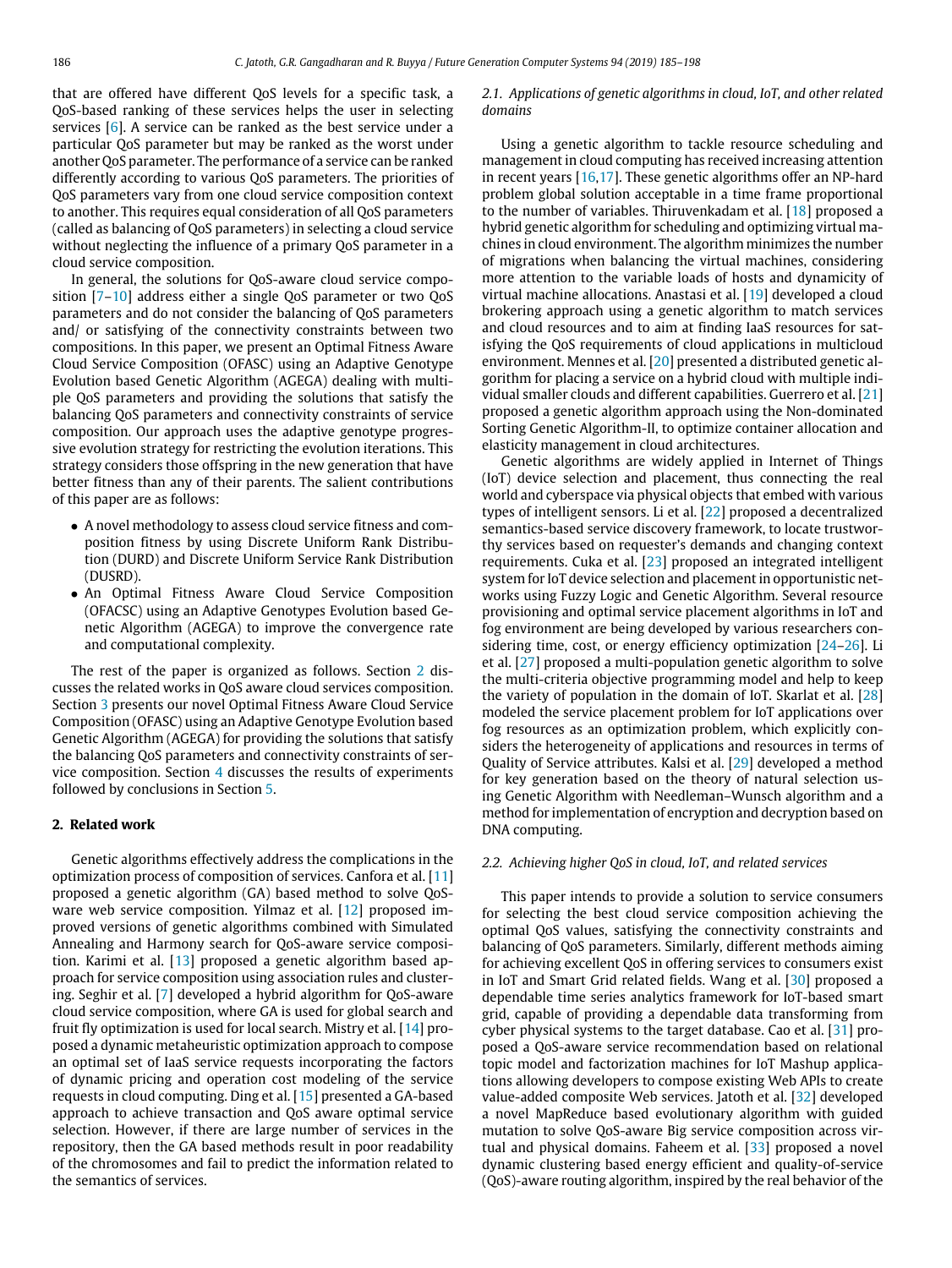bird mating optimization, to balance the data traffic and energy consumption load evenly among clusters in the smart grid. Wu et al. [[34](#page-12-30)] developed a novel deviation-based neighborhood models for QoS prediction by taking advantages of crowd intelligence to obtain personalized quality of cloud/IoT services and assist users selecting appropriate services. Tomovic et al. [\[35\]](#page-12-31) presented a software defined networking based architecture for virtualization of IoT networks, allowing virtualization of IoT resources in order to provide to users the intended service at the requested level of quality.

# **3. Optimal fitness aware cloud service composition using an adaptive genotypes evolution based genetic algorithm (OFASC-AGEGA)**

## <span id="page-2-0"></span>*3.1. Adaptive genotype evolution using genetic algorithm*

Adaptive genotype evolution is a progressive evolution strategy  $[36]$  in which the evolution iterations are restricted to a minimal number. A progressive evolution strategy considers the new generation's offspring that have better fitness than any of their parents. The connectivity of QoS constraints and the balancing of QoS parameters for cloud service composition motivated us to define a genetic algorithm approach based on adaptive genotype evolution that discovers a set of best-fit QoS-aware cloud service compositions from among all possible compositions. It finds the fitness of the resultant compositions of the GA evolution iterations as described in Sections [3.2](#page-3-0) and [3.1.1,](#page-2-1) and [3.3](#page-3-1). Further compositions are ranked according to their composition fitness value *cf* v, and the top *n* compositions are selected from the sorted list. These selected compositions are sorted in descending order of their associability fitness value *af* v and are used in the same sort to finalize services for further evolution or to recommend best compositions after completion of the evolution.

## *3.1.1. Evaluating discrete uniform rank distribution as service fitness*

<span id="page-2-1"></span>Let *P* be a set of QoS parameters  $\{p_1, p_2, \ldots, p_q\}$  of each service in the given cloud service set  $ST_i = \{s_{i1}, \ldots, s_{iX}\}\$ . Let the QoS parameter *Popt* be the anchor parameter for ranking the cloud services. The QoS parameters are classified into positive parameters (having higher values for representing higher utility level (e.g., availability and reliability)) and negative parameters (having higher values for representing lower utility level (e.g., cost and response time) [\[37\]](#page-12-33). These positive and negative parameter values are normalized as follows:

$$
m_k = \begin{cases} \frac{p_k - \min_k p_k}{\max_k p_k - \min_k p_k} & \text{for positive parameter} \\ \frac{\max_k p_k - p_k}{\max_k p_k - \min_k p_k} & \text{for negative parameter} \end{cases}
$$
(3.1)

Further, the cloud services related to a specific task are ranked in descending order of the values of these QoS parameters. Each cloud service is ranked in different positions under different QoS parameters, which are used for measuring the discrete uniform rank distribution (DURD). For each cloud service *ST<sup>i</sup>* of task *T* , the discrete uniform distribution scope [\[38\]](#page-12-34) of the QoS parameter ranks can be measured using the following three parameters:

- Mean  $\mu R(Ts_i)$  of QoS parameter ranks for the cloud service.
- Variance υ*QV*(*Tsi*) of correlations between discrete parts of the QoS parameter rank set for cloud service *s<sup>i</sup>* of task *T* . The number of discrete partitions of the rank set is *q*.
- Deviation  $\sigma QV(Ts_i)$  of correlations between discrete parts of the QoS parameter rank set for cloud service *s<sup>i</sup>* of a task *T* .

*Measurement of mean of QoS parameter ranks for a service.* Let a rank set for a cloud service  $[p_j \in ST_i \land ST_i \in CS]$  be  $r(s_i)$  =  $[r(p_1), r(p_2), \ldots, r(p_n)]$ . The service fitness value (*sf v*) of this cloud service  $s_i$  is explored in the following step. The mean  $\mu R(ts_i)$  of the ranks of all QoS parameters *P* is measured as follows:

$$
\mu R(Ts_i) = \left[ \frac{\sum_{i=1}^{|P|} r(p_i \in P)}{|P|} \right]
$$
\n(3.2)

*Measurement of correlations between discrete partition of the QoS parameter rank set.* We partition the rank set*r*(*si*) into *q* partitions, which can be referred to as  $Q1_{r(s_i)}, Q2_{r(s_i)}, Q3_{r(s_i)}, \ldots, Qq_{r(s_i)}$ . Then, we find the correlation of each partition with all other partitions and the covariance of these resultant correlations as follows:

<span id="page-2-2"></span>

| <b>Algorithm 1:</b> Correlations for each partition                                |
|------------------------------------------------------------------------------------|
| $\nu(Q_{s_i}) \leftarrow \phi$ ; {initializing a vector}                           |
| for each $k:1,2,,q$ do                                                             |
| $\rho(Q_k) \leftarrow \phi$ ; {initializing a vector}                              |
| for each j:1,2,,q do                                                               |
| $\rho(Q_k) \leftarrow cor(Qk_{r(s_i)}, Qj_{r(s_i)})$ ;                             |
| end                                                                                |
| $v(Q_{s_i}) \leftarrow cov(\rho Q_k)$ ; {adding covariance of the values of vector |
| $\rho(Q_k)$ to $\nu(Q_{s_i}).$                                                     |
| end                                                                                |

In Algorithm [1,](#page-2-2)  $\rho(Q_k)$  is a vector of size *q*, and each entry of this vector is the correlation between partition *Qkr*(*s<sup>i</sup>* ) and one of the partitions  $Qj_{r(s_i)}$ ,  $v(Q_{s_i})$  is a vector of size *q*, and each entry of this vector is the covariance of the vector  $\rho(Q_k)$  entries (correlations observed between a part  $Qk_{r(s_i)}$  and all parts of  $r(s_i)$ ).

Further, we find the mean of all entries in the vector  $v(Q_{Ts_i})$  for each service *s<sup>i</sup>* of a specific task *T* as follows:

$$
vQV(Ts_i) = \frac{\sum_{j=1}^{|v(Q_{Ts_i})|} v(Q_{Ts_i})_j}{|v(Q_{Ts_i})|}
$$
(3.3)

where  $v(Q_{Ts_i})$  is a vector of size *q* and each entry of this vector is the covariance of  $\rho(Q_k)$ .  $\rho(Q_k)$  is a vector of correlations observed between a part *Qkrs*(*Ts<sup>i</sup>* ) and all parts of the *rs*(*Tsi*) entries.

*3.1.2. Measurement of deviation of correlations between discrete partitions of the QoS parameters rank set*

We find the deviation  $\sigma QV(Ts_i)$  of service  $s_i$  of a task *T* as follows:

$$
\sigma QV(T_{S_i}) = \sqrt{\frac{\sum_{k=1}^{|v(Q_{T_{S_i}})|}((\mu(v(Q_{T_{S_i}})) - v(Q_{T_{S_i}}))_k)^2}{|v(Q_{T_{S_i}})|}}
$$
(3.4)

where υ(*QTs<sup>i</sup>* ) is a vector of size *q*, each entry of which is the covariance of the vector  $\rho(Q_k)$  entries (the correlations observed between a part  $Qk_{rs_{Ts_i}}$  and all parts of  $rs_{Ts_i}$ ), and  $\mu QV(Ts_i)$  is the mean of the vector  $v(Q_{Ts_i})$ . The pseudocode representation of DURD is shown as Algorithm [2](#page-3-2).

## *3.1.3. Service selection by DURD*

We apply the processes explored in this section [3.1.1](#page-2-1) for all the available cloud services for a task *T*. We sort all the cloud services by their  $\mu$ R values in ascending order and discard the cloud services with a  $\mu$ R value greater than the given threshold (generally the average of the  $\mu$ R values for all services). Then, we sort the remaining cloud services in ascending order of their υ*QV* values and discard cloud services with an υ*QV* value greater than the given threshold (generally the average of the υ*QV* values for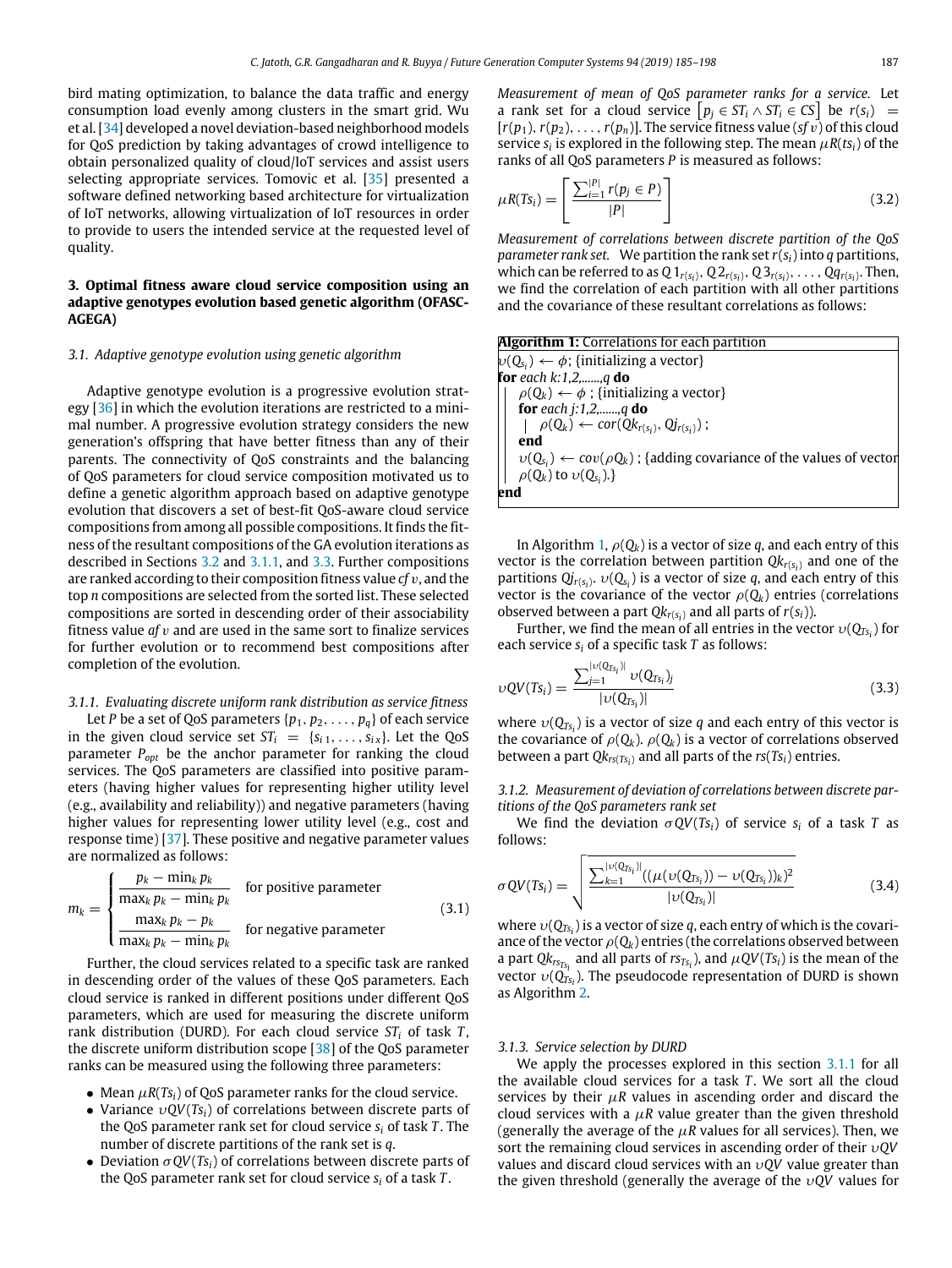<span id="page-3-2"></span>

| <b>Algorithm 2:</b> Discrete Uniform Rank Distribution (DURD)                                       |
|-----------------------------------------------------------------------------------------------------|
| <b>Ranks of cloud service:</b> a set that contains ranks for each QoS                               |
| parameter of a cloud service.                                                                       |
| Steps applied to all possible cloud services to a task:                                             |
| for each task $(T_k, \forall k \in 0, 1, 2, , m)$ do                                                |
| for each service $(s_i, \forall i \in 0, 1, 2, , n)$ do                                             |
| $\mu R(s_i) \leftarrow \frac{\sum_{j=1}^{ r(s_i) }(r(p_j) \in r(s_i))}{ r(s_i) }$ ; {Mean of Ranks} |
| $\mu R_{T_k} \leftarrow \mu R(s_i)$ ; {Move $\mu R(s_i)$ as an entry to vector $\mu R_{T_k}$ }      |
| Partition the ranks set $r(T_k)$ into q sets;                                                       |
| <b>for</b> each partition $(Q_i \forall j \in 1, 2, 3, , q)$ <b>do</b>                              |
| <b>for</b> each partition $(Q_l \forall l \in 1, 2, 3, , q)$ <b>do</b>                              |
| $v(Q_{s_1}) \leftarrow \text{Correlation}(Q_i, Q_l)$ ; {correlation of ranks}                       |
| $\rho_{s_l}(Q_l) \leftarrow \nu(Q_{s_l});$                                                          |
| end                                                                                                 |
| $v(Q_{s_1}) \leftarrow variance(\rho_{s_1}(Q_I));$ {Find variance $\rho_{s_1}(Q_I)$ }               |
| end                                                                                                 |
| $vVQ(T_k) \leftarrow \text{mean}(v(Q_{s_i}))$ ; {Find mean $v(Q_{T_k s_i})$ }                       |
| $\sigma Q(t_k) \leftarrow deviation(v(Q_{s_i}))$ ; {Find deviation $v(Q_{s_i})$ }                   |
| end                                                                                                 |
| Sort ( $\mu R_{T_k}$ ); {Sort the services Ascending Order} for each                                |
| service $s_i$ , $\forall i \in 0, 1, 2, \ldots, n$ do                                               |
| <b>if</b> $(\mu R_i s_i)$ < Threshold) <b>then</b>                                                  |
| service_variance.add( $s_i$ );                                                                      |
| end                                                                                                 |
| end                                                                                                 |
| Sort (service_deviation); {Sort service deviation} <b>for</b> each                                  |
| service $s_d \forall d \in 0, 1, 2, \ldots, m$ do                                                   |
| <b>if</b> ( $\sigma$ O( $s_d$ ) < Threshold) <b>then</b><br>select_ser vices.add( $s_d$ );          |
| end                                                                                                 |
| end                                                                                                 |
| best_rank (select_ services); {Select best services based on                                        |
| their average rank of QoS parameters}.                                                              |
| end                                                                                                 |
|                                                                                                     |

all cloud services). Afterwards, the remaining cloud services are sorted in ascending order of their σ*QV* values, and cloud services with  $\sigma QV$  values greater than the given threshold (generally the average of the  $\sigma$  QV values for all cloud services) will be discarded. The cloud services surviving this DURD filtering process are those that exhibit the best QoS fitness. These cloud services are then sorted in ascending order of their  $\mu$ R values. An illustration of the DURD model is presented in [Appendix](#page-8-1) [A](#page-8-1).

## *3.2. Evaluation of associability fitness of the composition*

<span id="page-3-0"></span>Let us consider a set of possible service compositions *C* be  ${c_1, c_2, c_3, \ldots, c_n}$ . The connection associability score (*cas*) of composition *c<sup>i</sup>* refers to the number of connections having associability against the number of connections requiring associability (see [[5\]](#page-12-4)). The associability fitness value  $af v(c_i)$  is determined as follows:

$$
afv(c_i) = \frac{1}{1 + \mu(cas(c_i), AC)}
$$
\n(3.5)

where  $\mu(\text{cas}(c_i), AC)$  is the mean of  $\text{cas}(c_i)$  and AC. AC is the associability count, representing the total number of edges between tasks that require associability in the target application of the service composition.  $afv(c_i)$  is the associability fitness of composition  $c_i$ , measured by normalizing the standard deviation observed from  $cas(c_i)$  and *AC* to  $0 \leq af v(c_i) \leq 1$ . The resultant standard deviation is increased by 1 in order to avoid a divide-by-zero error.

### *3.3. Evaluation of overall fitness of the composition*

<span id="page-3-1"></span>The overall composition fitness of a composition is measured by finding the service fitness values, the fitness score of the composition, and the composition fitness values and associability fitness value.

## *3.3.1. Finding service fitness*

If

The fitness values of the cloud services involved in a composition is measured as follows:

$$
\begin{cases}\n\mu R(T_j s_k) \leq \mu(\sum_{i=1}^n \mu R(T_j s_i)) \text{and} \\
\mu Q V(T_j s_k) \leq \mu(\sum_{i=1}^n \mu Q V(T_j s_i)) \text{and} \\
\sigma Q V(T_j s_k) \leq \mu(\sum_{i=1}^n \sigma Q V(T_j s_i))\n\end{cases}
$$
\n(3.6)

then  $T_j s_k$  is considered to be fit.

## *3.3.2. Finding fitness score of the composition*

In a given composition *c* such that  $c = T_i S_i \exists j \in [1, 2, 3, \ldots]$ ∀*i* ∈ [1, 2, 3, . . . , |*c*|] (*c* being a composition of cloud services related to all tasks in a sequence), if a cloud service of the composition is fit, then the fitness score of the composition  $fc(c)$  will be incremented by 1. Then we select all compositions having a fitness score less than a given threshold as an input for assessing the discrete uniform service rank distribution.

# *3.3.3. Sorting by composition fitness and associability fitness values*

The resultant compositions are sorted in descending order of their composition fitness values  $cf v$ , and the one having the maximum best service compositions ratio (*mbscr*) is selected from the best compositions *mbsc* among the resultant ordered compositions. Then, the compositions *mbsc* are sorted in descending order of their associability fitness *af* v, and the one having the maximum best associability compositions ratio (*mbacr*) is selected from the ordered *mbsc*.

*3.4. Evaluating discrete uniform service rank distribution as composition fitness*

<span id="page-3-3"></span>This process depicts the uniform distribution of the ranks of cloud services assessed under DURD for each service related to the different QoS parameter considered. The process is similar to DURD. DURD considers the ranks assigned to the QoS parameters as the inputs to assess the service level fitness, whereas the discrete uniform service rank distribution (DUSRD) considers the ranks assigned to the cloud services to assess the composition fitness.

In order to assess the DUSRD of a cloud service *S<sup>i</sup>* of task *t*, we measure the following three parameters:

- Mean value  $\mu R(c_i)$  of the ranks of the composition.
- Correlations for each partition in a composition.
- Deviation of correlations in each composition.

*3.4.1. Measuring mean value of ranks of the composition*

Let the rank set of a composition  $c = T_i s_j \exists j \in [1, 2, 3, \ldots, |T_i s|]$ ∀*i* ∈ [1, 2, 3, . . . , |*c*|] (*c* being a composition of services related to all tasks in a sequence) be *rs*(*c*<sub>*i*</sub>) = [*r*(*T*<sub>1</sub>*s*<sub>*j*</sub>∃*j* ∈ [1, 2, 3, . . . , |*T*<sub>1</sub>*s*|]), *r*(*T*<sub>2</sub>*s*<sub>j</sub>∃*j* ∈ [1, 2, 3, . . . , |*T*<sub>2</sub>*s*|]), . . . , *r*(*T*<sub>*m*</sub>*s*<sub>j</sub>∃*j* ∈ [1, 2, 3, . . . , |*T*<sub>*m</sub>s*|])].</sub> Then, we find the mean of the ranks of all cloud services ( $\mu$ *R*) of composition  $c_i$ , defined as follows:

$$
\mu R(c_i) = \begin{pmatrix} \frac{\sum_{k=1}^{|\tau s(c_i)|} r(T_k s_j \exists j \in [1, 2, 3, ..., |T_k s|])}{|\tau s(s_i)|} \end{pmatrix}
$$
 (3.7)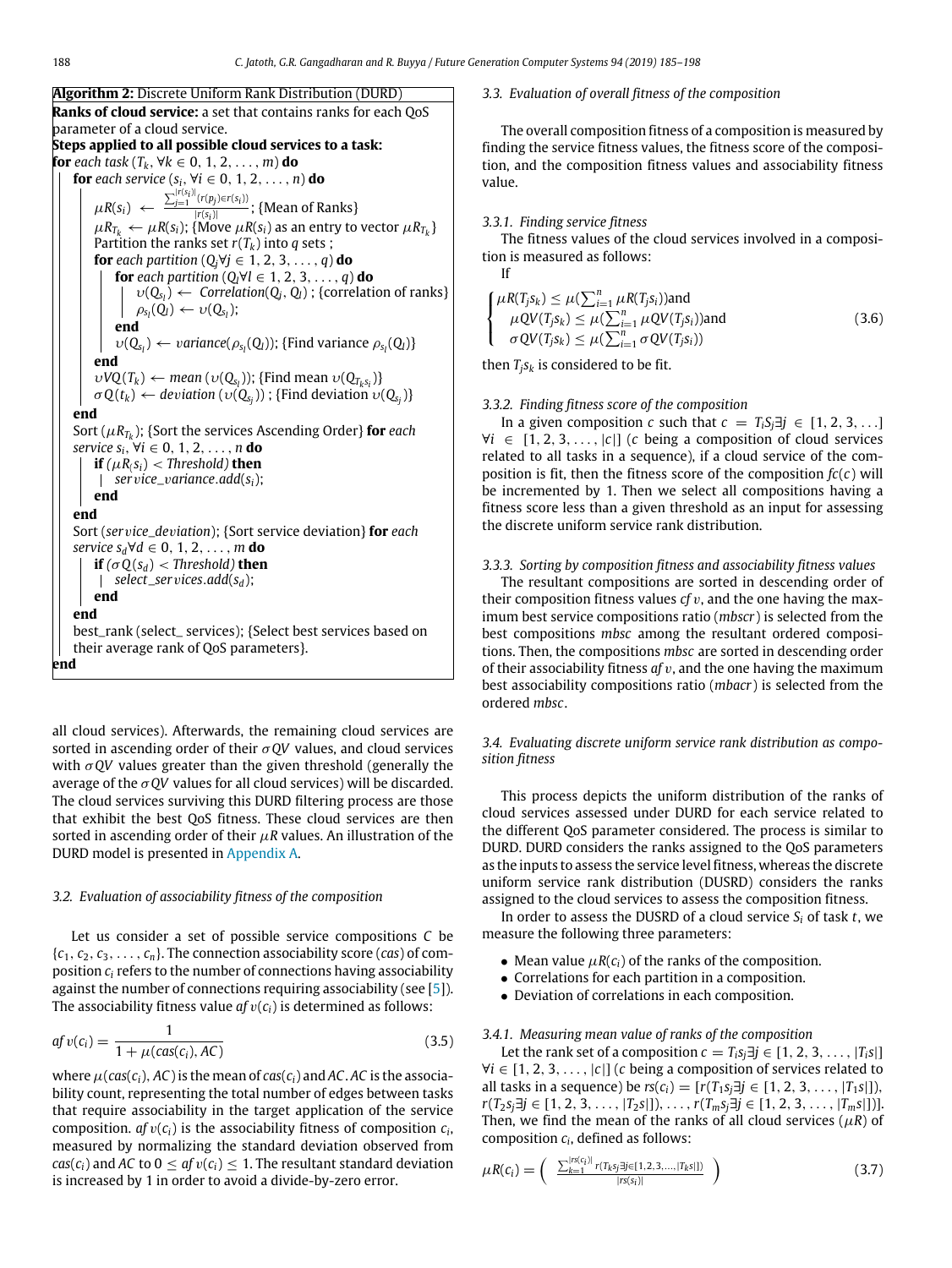# **Algorithm 3:** Correlation for each partition of composition (*ci*)

<span id="page-4-0"></span> $\psi(\mathrm{Q}_{c_i}) \leftarrow \phi$ ; {initializing a vector} **for** *each k: 1, 2, . . . , q* **do**  $\rho(\mathsf{Q}_{\left(c_{i}\right)_{k}})\leftarrow\phi;$  {initializing a vector} **for** *each j: 1, 2, . . . , q* **do**  $\rho(Q_{(c_i)_k}) \leftarrow cor(Qk_{rs(s_i)}, Qj_{rs(s_i)})$ ; **end**  $v(Q_{c_i}) \leftarrow cov(\rho Q_k)$ ; {adding covariance of the values of vector  $\rho(Q_k)$  to  $\nu(Q_{s_i})\}$ **end**

*3.4.2. Measuring correlations for each partition in a composition*

We partition the rank set  $rs(c_i)$  into *q* partitions, which can be referred to as  $Q1_{rs(c_i)},$   $Q2_{rs(c_i)},$   $Q3_{rs(c_i)},$   $\ldots$  ,  $Qq_{rs(c_i)}.$  Then, we find the correlation of each part with all other parts and the covariance of these resultant correlations as given in Algorithm [3.](#page-4-0)

 $\rho(Q_{(c_i)_k})$  is a vector of size  $q$ , and each entry of this vector is the correlation between partition *Qkrs*(*c<sup>i</sup>* ) and one of the partitions  $Qj_{rs(c_i)}$  of *rs*( $c_i$ ).  $v(Q_{c_i})$  is a vector of size  $q$ , and each entry of this vector is the covariance of the vector  $\rho(\mathbf{Q}_{(c_i)k})$  entries (correlations observed between a part  $Qk_{rs(c_i)}$  and all parts of  $rs(c_i)$ ).

Further, we find the mean of all entries of the vector  $\upsilon(\mathbf{Q}_{c_i})$  for each composition *c<sup>i</sup>* as follows:

$$
\nu QV(c_i) = \frac{\sum_{j=1}^{\lfloor \nu(Q_{C_i}) \rfloor} \nu(Q_{c_i})_j}{\lvert \nu(Q_{C_i}) \rvert} \tag{3.8}
$$

where  $\upsilon(Q_{c_i})$  is a vector of size  $q$  and each entry of this vector is the covariance of  $\rho(\mathbf{Q}_{(c_i)_k}).\, \rho(\mathbf{Q}_{(c_i)_k})$  is a vector of correlations observed between a part  $Qk_{\mathsf{rs}(c_i)}$  and all parts of the  $\mathsf{rs}(c_i)$  entries.

# *3.4.3. Measuring deviation of correlations in each composition*

We measure the deviation  $\sigma QV_{(c_i)}$  of composition  $c_i$  as follows:

$$
\sigma QV_{(c_i)} = \sqrt{\frac{\sum_{k=1}^{|v(Q_{c_i})|} (\mu(v(Q_{c_i})) - v(Q_{c_i})_k)^2}{|v(Q_{c_i})|}}
$$
(3.9)

The pseudocode representation of DUSRD is shown as Algorithm [4.](#page-4-1)

## *3.4.4. Compositions selection by DUSRD*

<span id="page-4-2"></span>We apply the processes explored in this section [3.4](#page-3-3) for all compositions available as genotypes. We initially sort all compositions by their  $\mu$ *R* values in ascending order and discard the compositions with  $\mu$ *R* greater than the given threshold (generally the average of the  $\mu$ R values for all cloud services). Then, we sort the remaining compositions by their υ*QV* values in ascending order and discard compositions with an υ*QV* value greater than the given threshold (generally the average for all compositions). Afterwards, the remaining compositions are sorted by their σ*QV* values in ascending order, and compositions with σ*QV* values greater than the given threshold (generally the average of the σ*QV* values for all compositions) will be discarded. The compositions surviving this filtering process for assessing DUSRD are the set of new genotypes for further GA evolution. An illustrated example of the DUSRD model is presented in [Appendix](#page-12-35) [B.](#page-12-35)

# *3.5. Optimal fitness-aware service composition using AGEGA*

The inputs for AGEGA are as follows:

• A set of tasks  $CT = \{T_1, T_2, T_3, \ldots, T_{|T|}\}$  involved in the given application

<span id="page-4-1"></span>**Algorithm 4:** Discrete Uniform Service Rank Distribution (DUSRD) **Ranks of service:** a set that contains ranks for each service of a composition. **Steps applied to all possible tasks to a composition:** *Generate*\_*composition*(*set of tasks*); {Generate possible composition} **for** *each task*(*Ti*) **do**  $\vert$  *selected\_services*  $\leftarrow$  *DURD*(*s<sub>i</sub>*); **end for** *each composition*  $(c_i, \forall i \in 0, 1, 2, \ldots, m)$  **do for** *each task* ( $T_j$ ,  $\forall j \in 0, 1, 2, \ldots, n$ ) **do**  $\mu R(T_i) \leftarrow \frac{\sum_{j=1}^{|rs(c_i)|} (r(T_j) \exists r(r_j) \in rs(c_i))}{\left| rs(c_i) \right|}$  $\frac{\binom{n}{f} \binom{n}{f}}{\left| \frac{r}{f(s(i))} \right|}$ ; {Mean of Ranks}  $\mu R_{c_i} \leftarrow \mu R(T_i)$ ; {Move  $\mu R(T_i)$  as an entry to vector  $\mu R_{c_i}$ } Partition the ranks set *rs*(*ci*) into *q* sets; **for** *each partition*  $(Q_i \forall i \in 1, 2, 3, \ldots, q)$  **do for** *each partition*  $(Q_i \forall j \in 1, 2, 3, \ldots, q)$  **do**  $v(Q_{T_i}) \leftarrow \text{Correlation}(Q_j, Q_l)$ ; {Correlation of ranks}  $\rho_{T_i}(Q_i) \leftarrow \nu(Q_{T_i});$ **end**  $v(Q_{T_i}) \leftarrow \text{variance}(\rho_{T_i}(Q_l));$  {Find variance  $\rho_{T_i}(Q_l)$ } **end**  $vVQ(c_i) \leftarrow \text{mean}(v(Q_{T_i}))$ ; {Find mean  $v(Q_{T_k s_i})$ }  $\sigma Q(c_i) \leftarrow deviation(v(Q_{T_i}))$ ; {Find deviation  $v(Q_{T_i})$ } **end**  $vVQ(c_i) \leftarrow \text{mean}(v(Q_{T_i}))$ ; {Find mean  $v(Q_{T_k s_i})$ }  $\sigma Q(c_i) \leftarrow deviation(v(Q_{T_i}))$ ; {Find deviation  $v(Q_{T_i})$ } **end**  $\mu R_C \leftarrow \mu R(c_i); \quad \nu VQ(C) \leftarrow \nu VQ(c_i);$  $\sigma Q(C) \leftarrow \sigma Q(c_i);$ Sort( $\mu$ *R*(*C*)); {Sort the services Ascending Order} **for** *each composition*  $c_i$ ,  $\forall i \in \{0, 1, 2, \ldots | C | \textbf{do} \}$ **if**  $(\mu R_i c_i) <$  *Threshold*) **then**  $\perp$ *composition*\_v*ariance*.*add*(*ci*); **end end** Sort (*composition*\_v*ariance*); {Sort composition variance} **for** *each composition ci*∀*i* ∈ 0, 1, 2, . . . |*composition\_*v*ariance*| **do** *if*  $(\nu \text{VQ}(c_i) <$  *Threshold*) **then** *composition*\_*de*v*iation*.*add*(*ci*);  $\overline{1}$ **end end** Sort(*composition*\_*de*v*iation*); {Sort composition deviation} **for** *each composition sd*∀*d* ∈ 0, 1, 2, . . . *composition\_de*v*iation* **do** *if*  $(σO(c_i) <$  *Threshold*) **then** *select*\_*compositions*.*add*(*ci*);  $\overline{1}$ **end end** Best\_rank (select\_composition);

- A set of available candidate cloud services  $CS = \{ST_1 =$  $\{s_{1 1}, s_{1 2}, \ldots, s_{1 i}\}, \, \mathfrak{S} \mathfrak{I}_{2} = \{s_{2 1}, s_{2 2}, \ldots, s_{2 j}\}, \ldots, \mathfrak{S} \mathfrak{I}_{p} = \{s_{p 1}, \ldots, s_{p 2 j}\}$  $s_{p_2}, \ldots, s_{p_m}$ }, where *i*, *j*, and *m* denote the number of candidate cloud services in  $ST_1$ ,  $ST_2$ , and  $ST_p$ , respectively
- Set of all possible compositions:  $C = \{c_1, c_2, c_3, \ldots, c_{|c|}\}$
- Associability count *AC* observed
- A set of task sets demanding associability  $ST' = \{ \{ ST_i, ST_i, \}$  $ST_k, \ldots, \{ST_x, ST_y, ST_z, \ldots\}, \ldots$
- Maximum evolution iteration threshold, *met*

Following are the preprocessing steps for AGEGA:

• Perform the service level fitness calculation (see Section [3.1.1](#page-2-1)).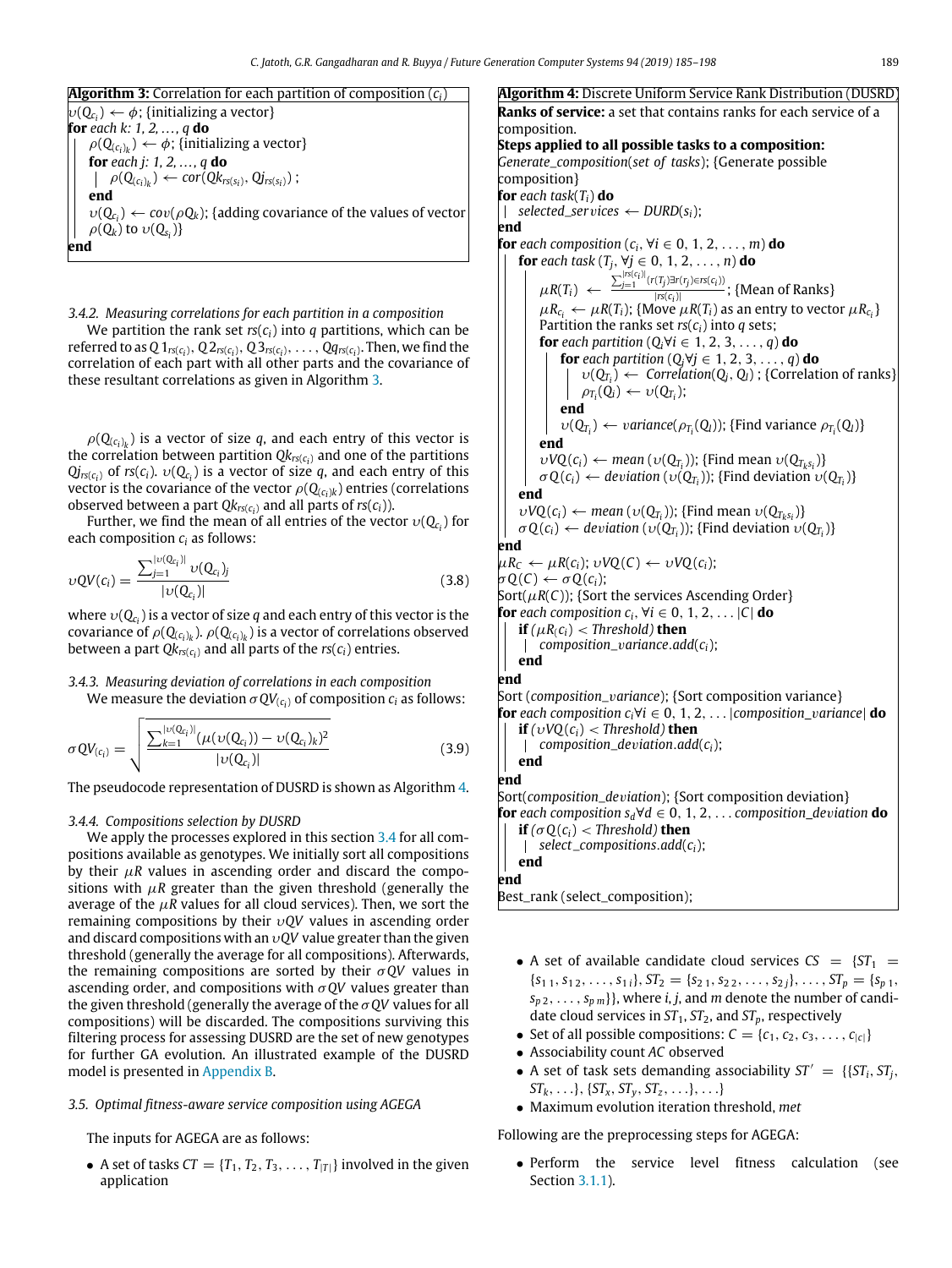**END**

- Perform the composition associability fitness calculation (see Section [3.2\)](#page-3-0).
- Perform the composition fitness calculation (see Section [3.3\)](#page-3-1).
- Sort the resultant compositions and select the best compositions by composition fitness value and composition associability fitness value (see Section [3.4.4\)](#page-4-2).

The proposed OFASC using Adaptive Genotypes Evolution-Based GA is as follows (see Algorithms [5](#page-5-1) and [6\)](#page-5-2):

- 1. Find the common services from given any two compositions such that a common service must not be the crossover point if it currently has a desired associability in parent compositions and does not retain that associability in the resultant composition.
- 2. For all the common services found: (i) Divide the first and second compositions in the pair having a common service into two parts, denoted as  $lp_1$  and  $rp_1$  from the first composition and  $lp_2$  and  $rp_2$  from the second composition. Then, build the two new compositions by connecting *lp*<sup>1</sup> and *rp*2, which forms the first one, and connecting  $lp_2$  and  $rp_1$ , which forms the second. (ii) Consider any of the newly formed compositions to be best composition if its fitness is greater than the fitness of any of the parent compositions.
- 3. If any new compositions are formed in step 2, then add all of them to the composition set *C*.
- 4. Sort the composition set *C* and select the best compositions by composition and associability fitness values.
- 5. Continue the adaptive genotype evolution process on *C* up to the given maximum evolution iteration threshold *met*.
- 6. Verify the DUSRD (see Section [3.4\)](#page-3-3) of each composition among the resultant compositions.
- 7. Sort the resultant compositions and select the best compositions through fitness score, associability score, and DUSRD (see Sections [3.3](#page-3-1) and [3.4\)](#page-3-3).

```
Algorithm 5: The pseudo code representation of the OFASC
pc \leftarrow true; {Best composition process}
met \leftarrow 0; {Maximum evolution threshold}
while pc do
    nC \leftarrow \phi;
    for each composition \{c_i \forall c_i \in C\} find crossover points do
        for each composition \{c_j \exists (c_j \in C \land j \neq i)\} do
         |nC ← AGEGA(c_i, c_j);
        end
    end
    \overline{C} \leftarrow C; {Clone the C as \overline{C}}
    \overline{C} \leftarrow nC; {Adding new compositions to C }
    DUSRD (\overline{C}); {see section ??}
    if C \geq \overline{C} then
     | pc \leftarrow false; {Equaling by definition}
    end
end
```
## **4. Performance evaluation and results**

<span id="page-5-0"></span>To evaluate the scalability and effectiveness of the proposed approach, we conducted experiments on a personal computer with an Intel (R) core (TM) i5 2.60-GHz processor and 8 GB of memory, running Windows 8.1. There are some benchmark data sets for web services,  $[41]$  and  $[42]$  $[42]$  $[42]$ , that are not suitable in the context of OFASC-AGEGA because these benchmark data sets describe only the values for response time and throughput. For our proposed approach, we used a synthetic data set comprising the QoS parameters such as availability, security, accessibility, cost, integrity, throughput, response time, and reliability. This synthetic data set

# <span id="page-5-2"></span>**Algorithm 6:** Adaptive Genotypes Evolutions based Genetic Algorithm (AGEGA) **AGEGA(***ci*, *cj***) BEGIN**  $c_{ij} \leftarrow \phi$ ; {a set of compositions formed from crossover of  $c_i, c_j$ } **for** *each service sk*∀*s<sup>k</sup>* ∈ *c<sup>i</sup>* **do**  $cop \leftarrow \phi$ ; {set of crossover points} **for** *each service*  $s_i \forall s_i \in c_i$  **do**  $\mathbf{if} ((s_k \cong s_l) \& (a(e_{(s_{k-1}\to s_k)}) = 0 \& a(e_{(s_k\to s_{k+1})}) = 0$  $0)$ &( $a(e_{(s_{l-1}\rightarrow s_l)}) = 0$ & $a(e_{(s_l\rightarrow s_{l+1})}) = 0)$ ) then  ${(a(e_{(s_{k-1}→s_k)}) = 0 \& a(e_{(s_k→s_{k+1})}) = 0)}$  indicates that the *s<sup>k</sup>* is not having associability with predecessor and successor services in composition}  ${(a(e_{(s_{l-1}\rightarrow s_l)}) = 0 \& a(e_{(s_l\rightarrow s_{l+1})}) = 0)}$  indicates that the *s*<sub>*l*</sub> is not having associability with predecessor and successor services in composition}  $cop \leftarrow s_k$ ; **end end for** *each*  $cp \forall cp \in cop$  **do**  $\overrightarrow{c}$  cross *c<sub>i</sub>* at cross point *cp* and form  $\overrightarrow{c_i}$  and  $\overrightarrow{c_i}$ ; cross  $c_i$  at cross point  $c_p$  and form  $\frac{c_i}{c_j}$  and  $\frac{c_i}{c_j}$ ; divide *c<sup>i</sup>* in to two parts at cross point *cp*, and the left part label as  $\overline{c_i}$  and right part as  $\overline{c_i}$ ; divide *c<sup>j</sup>* in to two parts at cross point *cp*, and the left part label as  $\overleftarrow{c_i}$  and right part as  $\overrightarrow{c_i}$ ; Form composition  $c_k$  as  $c_k \leftarrow \phi; c_k \leftarrow \overline{c_i}; c_k \leftarrow cp; c_k \leftarrow \overrightarrow{c_j}; c_{ij} \leftarrow c_k;$ Form composition *r<sup>k</sup>* as  $c_l \leftarrow \phi$ ;  $c_l \leftarrow \overleftarrow{c_j}$ ;  $c_l \leftarrow cp$ ;  $c_l \leftarrow \overrightarrow{c_i}$ ;  $c_{ij} \leftarrow c_l$ ; **end for** *each new composition*  $c \forall c \in c_{ij}$  **do if**  $(fs(c) < f s(c_i) \& f s(c) < f s(c_j))$  **then** delete *c* form *ci j*; **end end return** *ci j*; **end**

comprises 2250 web services. We used the QoS data set described in [\[43\]](#page-13-3) to assign the values to the services. The QoS data set has various QoS parameters and more than 2500 web services. From this data set, we randomly selected 2250 web services and their corresponding QoS parameter values. The missing QoS parameters and their corresponding values were randomly generated. Different combinations of tasks in the range of 70 (sparse) to 250 (dense) were used to conduct experiments in order to assess the performance. Each task comprises 7 to 16 services. We considered 450 different service composition scenarios. The number of tasks given for each service composition was between 7 and 25. We tested this data set using the Shapiro–Wilk test, and the results revealed that the given data set was normally distributed [\[44\]](#page-13-4). Several researches adopted synthetic data sets to validate their methods in service composition [\[45–](#page-13-5)[49](#page-13-6)]. The empirical analysis of our proposed approach was implemented in Java. Statistical measures such as discrete uniform rank distribution and discrete uniform service rank distribution of the discovered compositions were performed using the R language. In our evaluations, several parameters were fixed for all approaches, controlling the execution time and specifying the population size. We set the population size to 100. Each experiment was executed continuously 30 times, and the mean of each run was duly noted due to the stochastic nature of algorithms. [Table](#page-6-0) [1](#page-6-0) presents the list of approaches (with name,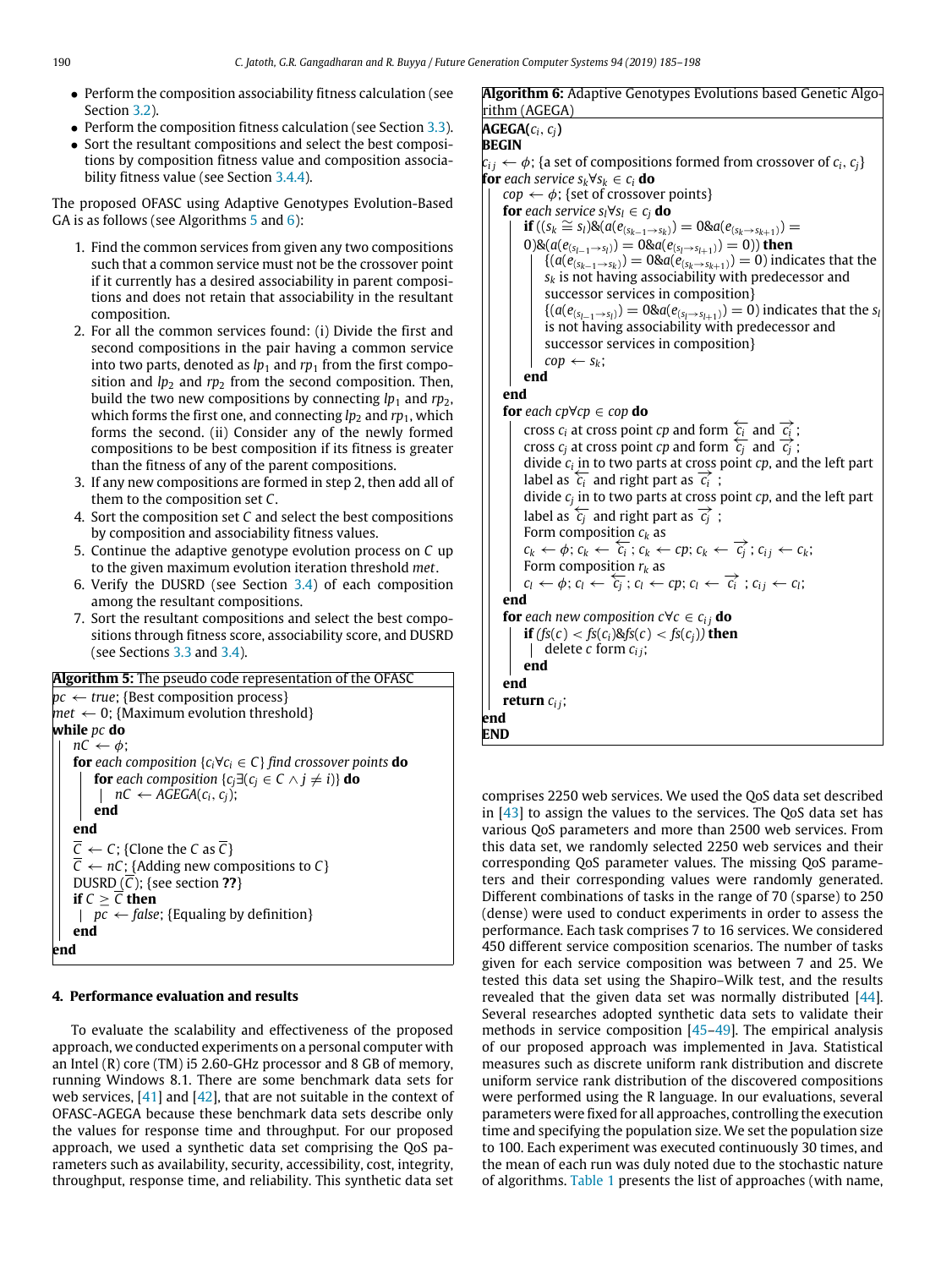## **Table 1**

<span id="page-6-0"></span>

| Compared approaches with parameter settings.                                                  |              |                                                                                                                      |
|-----------------------------------------------------------------------------------------------|--------------|----------------------------------------------------------------------------------------------------------------------|
| Approach                                                                                      | Abbrevations | Parameter Setting                                                                                                    |
| Genetic Algorithm [11]                                                                        | GА           | Crossover $= 0.8$ , mutation $= 0.001$ and random selection approach is applied                                      |
| Orthogonal Genetic Algorithm [39]                                                             | <b>OGA</b>   | Crossover $P_c = 0.1$ , mutation $P_m = 0.02$ and $F = 4$                                                            |
| Adaptive Genetic programming [40]                                                             | AGP          | population size = 30, $g_{max}$ = 500, $k_c$ = 2.5, $k_m$ = 2.0,                                                     |
|                                                                                               |              | Crossover $P_c = 0.9$ , mutation $P_m = 0.01$                                                                        |
| Genetic algorithm with simulated<br>annealing / Genetic algorithm with<br>Harmony Search [12] | GASA / GAHS  | Crossover = 0.8, mutation = $0.01$ , SA application = 0.03                                                           |
| Transactional Genetic Algorithm [15]                                                          | <b>TGA</b>   | population = 50, Crossover = 0.9, mutation = 0.1, $\eta$ (incentive factor = 0.5) and $\rho$ (penality factor = 0.3) |

**Table 2**

<span id="page-6-1"></span>Average fitness values observed for our proposed approach and other compared approaches.

|             |                             | Mean of the fitness values |            |        |             |        |            |             |  |  |
|-------------|-----------------------------|----------------------------|------------|--------|-------------|--------|------------|-------------|--|--|
| Test Cases. | Number of Abstract Services | GA                         | <b>TGA</b> | GASA   | <b>GAHS</b> | AGP    | <b>OGA</b> | OFASC-AGEGA |  |  |
| 65          | 10                          | 0.327                      | 0.3261     | 0.3333 | 0.323       | 0.3241 | 0.3875     | 0.4138      |  |  |
| 54          |                             | 0.3166                     | 0.3156     | 0.3159 | 0.3071      | 0.3229 | 0.3357     | 0.4299      |  |  |
| 49          | 30                          | 0.2681                     | 0.3083     | 0.3348 | 0.2369      | 0.2912 | 0.3132     | 0.4108      |  |  |
| 61          |                             | 0.3297                     | 0.2901     | 0.3451 | 0.2053      | 0.2874 | 0.3128     | 0.4584      |  |  |
| 65          | 50                          | 0.2791                     | 0.3049     | 0.3150 | 0.3083      | 0.3181 | 0.3351     | 0.4330      |  |  |
| 54          |                             | 0.3138                     | 0.3174     | 0.329  | 0.3138      | 0.3218 | 0.3315     | 0.4603      |  |  |
| 49          | 70                          | 0.2873                     | 0.2870     | 0.3343 | 0.3239      | 0.3189 | 0.3437     | 0.4679      |  |  |
| 61          |                             | 0.3027                     | 0.2907     | 0.3234 | 0.3358      | 0.3298 | 0.3473     | 0.4897      |  |  |
| 65          | 90                          | 0.3071                     | 0.3116     | 0.3435 | 0.3268      | 0.3014 | 0.4757     | 0.4983      |  |  |
| 54          |                             | 0.327                      | 0.3261     | 0.3333 | 0.323       | 0.3241 | 0.5075     | 0.5138      |  |  |
| 49          | 100                         | 0.3235                     | 0.4061     | 0.3781 | 0.3643      | 0.3591 | 0.5248     | 0.5456      |  |  |
| 65          |                             | 0.327                      | 0.4261     | 0.3833 | 0.3834      | 0.3739 | 0.5784     | 0.6238      |  |  |

abbreviations, and parameter settings) that we compared with our approach.

We evaluated the performance of our proposed algorithm in the following ways: (i) Evaluated the average fitness values by varying the number of abstract services. (ii) Evaluated the process completion time and computational complexity for a varying number of abstract services.

We compare our propose approach OFASC-AGEGA with other approaches such as GA [[50](#page-13-7)], TGA [\[15](#page-12-12)], GASA [\[12\]](#page-12-9), GAHS [\[12\]](#page-12-9), AGP [\[40\]](#page-12-39), and OGA [[39](#page-12-38)]. [Table](#page-6-1) [2](#page-6-1) illustrates the average fitness values for different test cases with 10, 30, 50, 70, 90, and 100 abstract services.

The completion time of our proposed approach is presented in [Fig.](#page-6-2) [1.](#page-6-2) Based on [Fig.](#page-6-2) [1,](#page-6-2) we observe that our proposed approach takes less time to complete than other contemporary approaches. The completion times for TGA, GAHS, GASA, GA, AGP, and OGA to obtain the best solutions were 317.559, 221.898, 210.244, 159.920, 95.795, and 81.640 s respectively, whereas the completion time for the OFASC-AGEGA evolution iterations was 48.086 s. The computational time taken by the adaptive genotype evolution strategy is noticeably minimal (see [Fig.](#page-6-3) [2\)](#page-6-3) compared to other approaches [\[39,](#page-12-38) [50](#page-13-7)[,40,](#page-12-39)[12](#page-12-9)[,15\]](#page-12-12). In GA and TGA, with each iteration, a new population is generated, and the individual fitnesses are evaluated (based on fixed and predetermined crossover and unguided mutation). These processes cause GA and TGA to converge slowly and to become easily stuck in local maxima. In GAHS and GASA, with each iteration, a updated population is generated, and the individual fitnesses are assessed (based on predetermined crossover and unguided mutation). It takes more time because of the higher number of parameter turnings and the single-point crossover. In the OGA algorithm, the orthogonal method is used to produce the new population, and the crossover strategy is employed on the two parents, thus causing the process to consume more time.

The evolution complexity obtained in our proposed model is linear (see [Fig.](#page-6-3) [2](#page-6-3)). As observed from [Figs.](#page-6-2) [1](#page-6-2) and [2,](#page-6-3) our approach is more effective, scalable, and robust than other approaches.

The time complexity of OFASC-AGEGA is *O*(*n*), whereas the observed complexity of the other models ranges as  $O(n^2)$  or  $O(n\log(n))$ . The fitness distribution (DURD) of the services involved in the 10

models 350  $30<sup>°</sup>$ **Evolutions** completion time 250 - OFASC-AGEG/  $20<sup>c</sup>$  $--**0**--**OGA**$  $= 4 - \lambda$ CD 150  $\rightarrow$  GA  $-GASA$  $10<sub>0</sub>$  $--<sub>•</sub> -<sub>0</sub> +<sub>0</sub>$  $\cdots$  TGA 80 90 ber of Abstract Services

Process Completion Time observed for divergent GA based Composition

<span id="page-6-2"></span>**Fig. 1.** Process completion time observed for OFASC-AGEGA with other approaches.



<span id="page-6-3"></span>**Fig. 2.** Computational complexity observed for OFASC-AGEGA with other approaches.

best compositions recommended by OFASC-AGEGA is optimal, in contrast to other approaches (see [Fig.](#page-7-0) [4\)](#page-7-0).

The accuracy of the composition recommendations of OFASC-AGEGA is assessed using probability theory [\[51\]](#page-13-8). The success ratio of a composition is measured as the average success ratio of the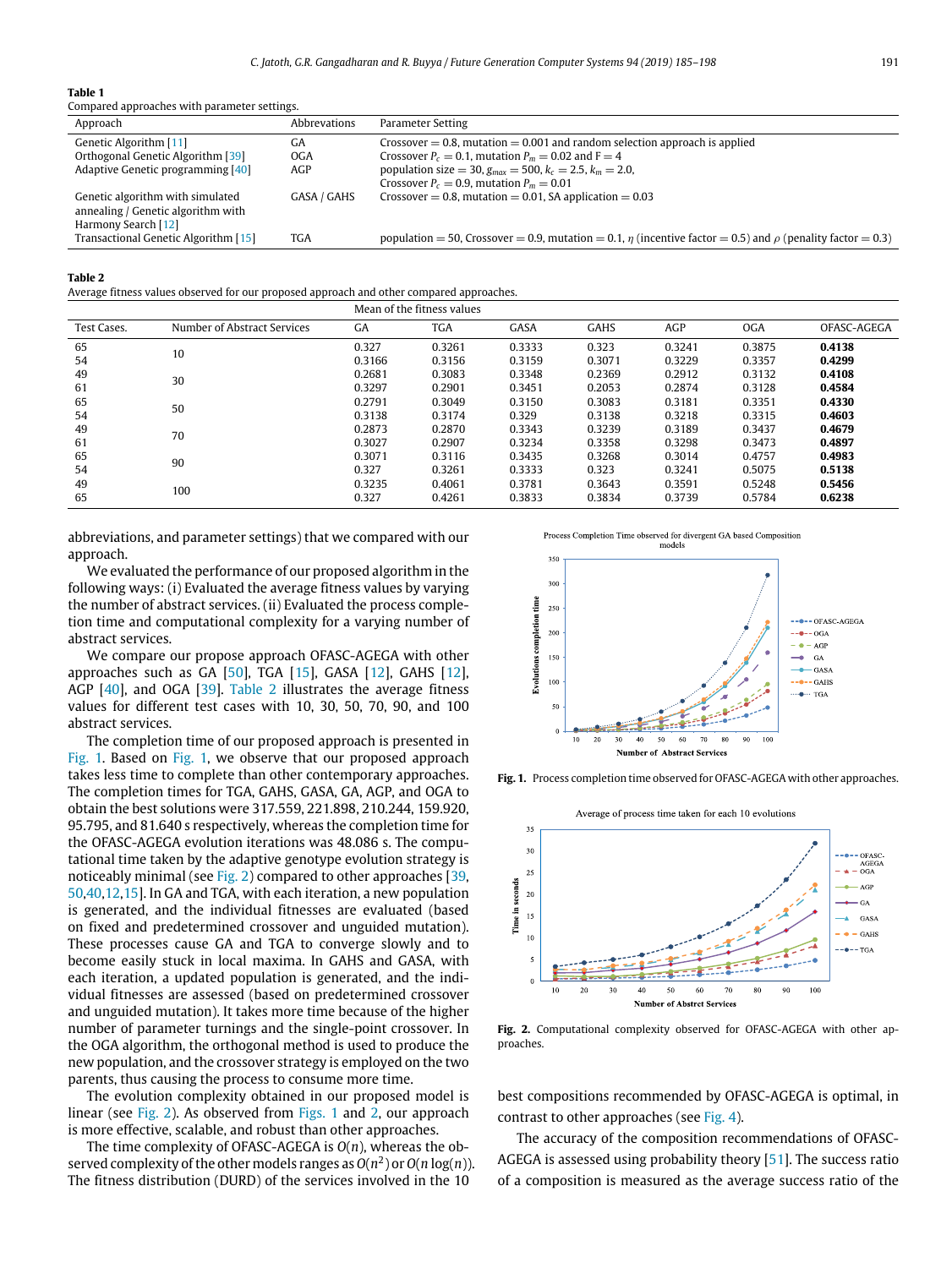

<span id="page-7-1"></span>**Fig. 3.** Average RMSE of the recommended compositions.



**Composition id** 

<span id="page-7-0"></span> $\mathbf{o}$ 

 $\overline{a}$  $\overline{3}$  $\overline{4}$ 5  $\epsilon$  $\overline{7}$ 8  $\overline{9}$ 10

 $\mathbf 1$ 

services included in that composition. The assessment of the accuracy of a composition is defined as follows:

$$
sup_{S}(S_{j}) = \frac{\sum_{i=1}^{|C_{S}|} (1 \exists S_{j} \in (c_{i} \forall c_{i} \in C_{S}))}{|C_{S}|}
$$
(4.1)

where  $sup_S(S_i)$  indicates the ratio (positive support) of service  $S_i$ in the set of compositions  $C<sub>S</sub>$  that are labeled as *S*,  $c<sub>i</sub>$  indicates the *i*th composition of set  $C_S$ , and  $|C_S|$  indicates the number of compositions labeled as *S*.

$$
sup_F(S_j) = \frac{\sum_{i=1}^{|C_F|} (1 \exists S_j \in (c_i \forall c_i \in C_F))}{|C_F|}
$$
(4.2)

where  $sup_F(S_i)$  indicates the ratio (negative support) of service  $S_i$ in the set of compositions  $C_F$  that are labeled as  $F$ ,  $c_i$  indicates the *i*th composition of set *C<sup>F</sup>* , and |*C<sup>F</sup>* | indicates the number of





**Fig. 4.** Fitness distribution (DURD) of service involved in 10 resultant compositions.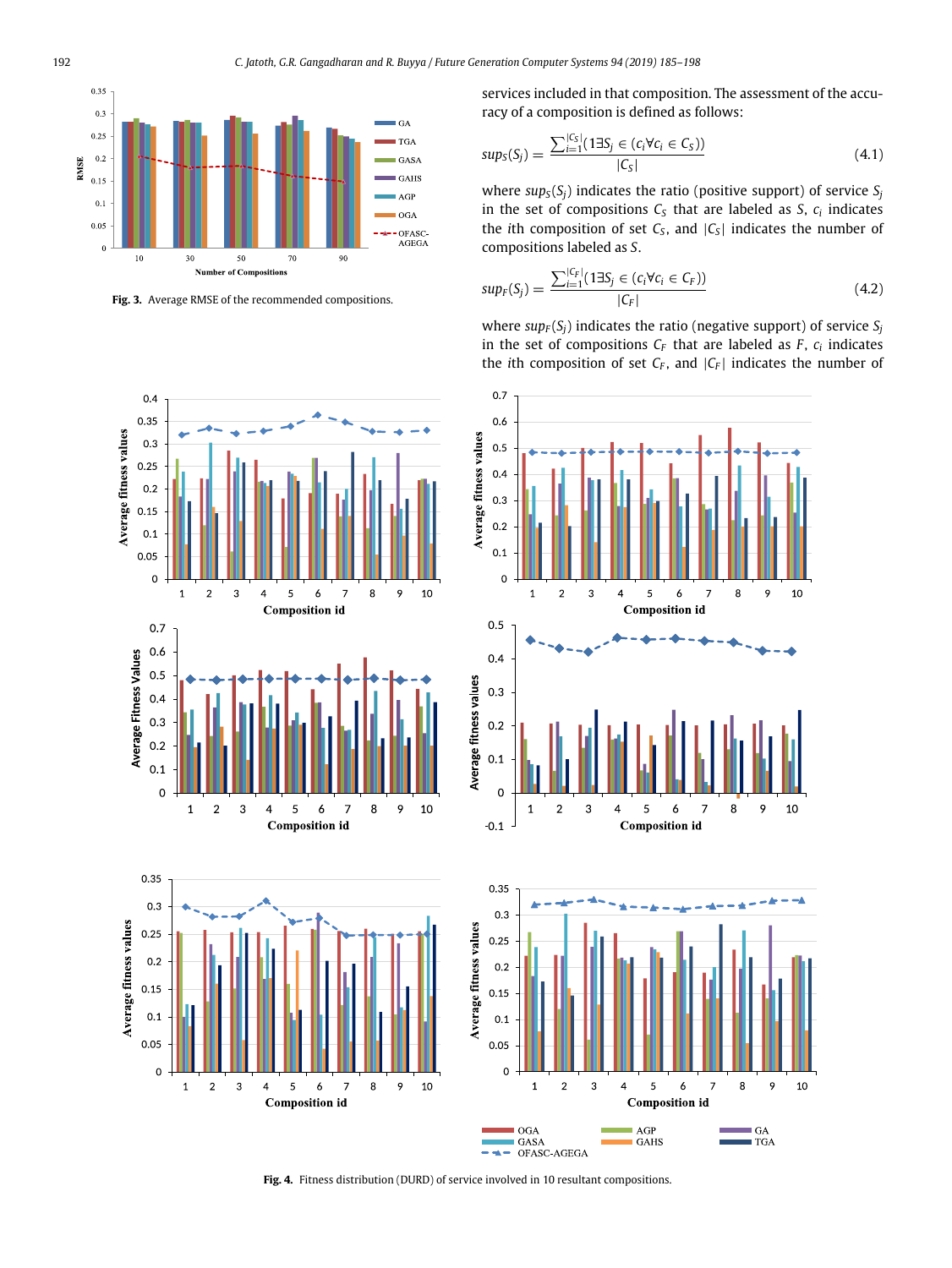## **Table 3**

<span id="page-8-2"></span>T-Test results for OFASC-AGEGA and other compared approaches.

| Approaches         |                 | GA                   | <b>TGA</b>           | GASA                  | GAHS                 | AGP                   | <b>OGA</b>           | OFASC-AGEGA |
|--------------------|-----------------|----------------------|----------------------|-----------------------|----------------------|-----------------------|----------------------|-------------|
| GA                 |                 |                      |                      | sk.                   |                      | $\ast$                | ж                    |             |
| <b>TGA</b>         |                 | 0.3213<br>(0.36103)  |                      |                       |                      |                       |                      |             |
| <b>GASA</b>        | T-Value/P-Value | 0.12301<br>(0.04559) | 0.12411<br>(0.06998) | sk.                   |                      |                       |                      |             |
| <b>GAHS</b>        |                 | 1.6894<br>(0.05263)  | 1.7849<br>(0.00547)  | 1.6894<br>(0.052631)  |                      |                       |                      |             |
| <b>AGP</b>         |                 | 0.1872<br>(0.40913)  | 0.1904<br>(0.41131)  | 0.1807<br>(0.42913)   | 0.20450<br>(0.4340)  |                       |                      |             |
| <b>OGA</b>         |                 | 1.50505<br>(0.07327) | 1.69982<br>(0.05163) | 1.53129<br>(0.06998)  | 2.77954<br>(0.00547) | 1.62635<br>(0.059058) |                      |             |
| <b>OFASC-AGEGA</b> |                 | 4.5245<br>(0.00008)  | 1.85282<br>(0.03869) | 4.429244<br>(0.00015) | 5.96342<br>(0.00001) | 4.83606<br>(0.000039) | 1.85282<br>(0.03869) |             |

**Table 4**

<span id="page-8-3"></span>Wilcoxon signed-rank test results for OFASC-AGEGA and other compared approaches.

| Approaches         |                  | GA        | <b>TGA</b>   | GASA      | <b>GAHS</b> | AGP          | <b>OGA</b> | OFASC-AGEGA |
|--------------------|------------------|-----------|--------------|-----------|-------------|--------------|------------|-------------|
| GA                 |                  |           |              |           | $\ast$      | $\mathbf{r}$ | $\star$    |             |
| <b>TGA</b>         |                  | $-1.1767$ | <b>Skitt</b> |           |             |              |            |             |
|                    |                  | (0.119)   |              |           |             |              |            |             |
| <b>GASA</b>        | Z-Value/ P-Value | 0.7452    | 0.3922       |           |             |              |            |             |
|                    |                  | (0.22663) | (0.3482)     |           |             |              |            |             |
| <b>GAHS</b>        |                  | 3.0594    | 3.0594       | 3.0594    |             |              |            |             |
|                    |                  | (0.00111) | (0.00111)    | (0.00111) |             |              |            |             |
| AGP                |                  | 0.6276    | 3.0594       | 0.2353    | 3.0594      |              |            |             |
|                    |                  | (0.26435) | (0.00111)    | (0.40517) | (0.00111)   |              |            |             |
| <b>OGA</b>         |                  | 2.8241    | 3.0594       | 2.7456    | 3.0594      | 2.8241       |            |             |
|                    |                  | (0.0024)  | (0.00111)    | (0.00298) | (0.00111)   | (0.00241)    |            |             |
| <b>OFASC-AGEGA</b> |                  | 2.9025    | 3.0594       | 2.9025    | 3.0594      | 2.9025       | 2.1181     |             |
|                    |                  | (0.00187) | (0.00111)    | (0.00187) | (0.00111)   | (0.00187)    | (0.017)    |             |

compositions labeled as *F* .

$$
SR(s_j) = \sup(s_j) - \sup(\{s_j\})
$$
\n(4.3)

where *SR*(*sj*) indicates the success ratio of a service *s<sup>j</sup>* in composition formation. Further, the success ratio of a composition *c<sup>i</sup>* can be measured as follows:

$$
SR(c_i) = \frac{\sum_{j=1}^{|c_i|} (SR(s_j) \exists s_j \in c_i)}{|c_i|}
$$
\n(4.4)

where *SR*(*ci*) indicates the success ratio of composition *c<sup>i</sup>* , which is the average of the success ratios of services involved in composition *c<sup>i</sup>* . The compositions recommended by the OFASC have a lower root mean square error (RMSE) [\[51,](#page-13-8)[52](#page-13-9)] than the compositions recommended by  $[39,50,40,12,15]$  $[39,50,40,12,15]$  $[39,50,40,12,15]$  $[39,50,40,12,15]$  $[39,50,40,12,15]$  (see [Fig.](#page-7-1) [3](#page-7-1)). The RMSE of a composition is measured as follows:

RMSE = 
$$
\sqrt{\frac{\sum_{i=1}^{n} (osr - SR(c_i))^2}{n}}
$$
 (4.5)

where *osr* indicates the optimal success ratio (which is 1 in this context) and *n* represents the *n* best compositions recommended. [Fig.](#page-7-1) [3](#page-7-1), we observed that the RMSE values of the 90 compositions for GA, TGA, GASA, GAHS, AGP, and OGA are 0.2690, 0.2663, 0.2515, 0.2489, 0.2443, and 0.2363 respectively, whereas the RMSE value for OFASC-AGEGA is 0.1486.

We performed statistical tests (parametric and non-parametric) for our proposed OFASC-AGEGA and other contemporary algorithms to ascertain whether the results of the proposed algorithms are statistically significant. The T-test [\[53,](#page-13-10)[54](#page-13-11)] and the Wilcoxon signed-rank test [\[55](#page-13-12)] were applied to evaluate whether the best mean values obtained for all algorithms have a significant difference with 58 degrees of freedom at a 1% level of significance. The results of the T-test and the Wilcoxon signed-rank test for all methods are presented in [Tables](#page-8-2) [3](#page-8-2) and [4,](#page-8-3) respectively, for 100 abstract services (with 100 candidate services). Based on [Table](#page-8-2) [3,](#page-8-2) the values procured are statistically significant (all T-values are positive, and the P-values are near to zero). Based on [Table](#page-8-3) [4,](#page-8-3) the values procured are statistically significant (all Z-values are obtained by positive ranks, and the P-values are near to zero).

## **5. Conclusions**

<span id="page-8-0"></span>In this article, we presented an Optimal Fitness Aware Cloud Service Composition using an Adaptive Genotypes Evolution based Genetic Algorithm. This approach assesses the fitness of candidate cloud services as well as the fitness of service compositions balancing the QoS parameters and satisfying the connectivity constraints. Our proposed method determines the service fitness and the service composition fitness by using DURD and DUSRD respectively, which assist in pruning services and compositions having nonoptimal solutions and select only the best compositions, thereby gradually reducing the search space. The empirical study of our approach illustrates the better performance of our approach in comparison with the existing approaches. However, if there are very large number of candidate cloud services in the composition, our proposed method may result in an increase of search space within local optima. In future, we plan to work on more efficient dynamic services composition startegies considering multiple services connectivity constraints and multiple QoS parameters (similar to [\[5](#page-12-4)]). Further, we would like to develop new approaches for efficient cloud service composition on various parallel data processing platforms.

# <span id="page-8-1"></span>**Appendix A. Discrete uniform rank distribution (DURD) based service selection**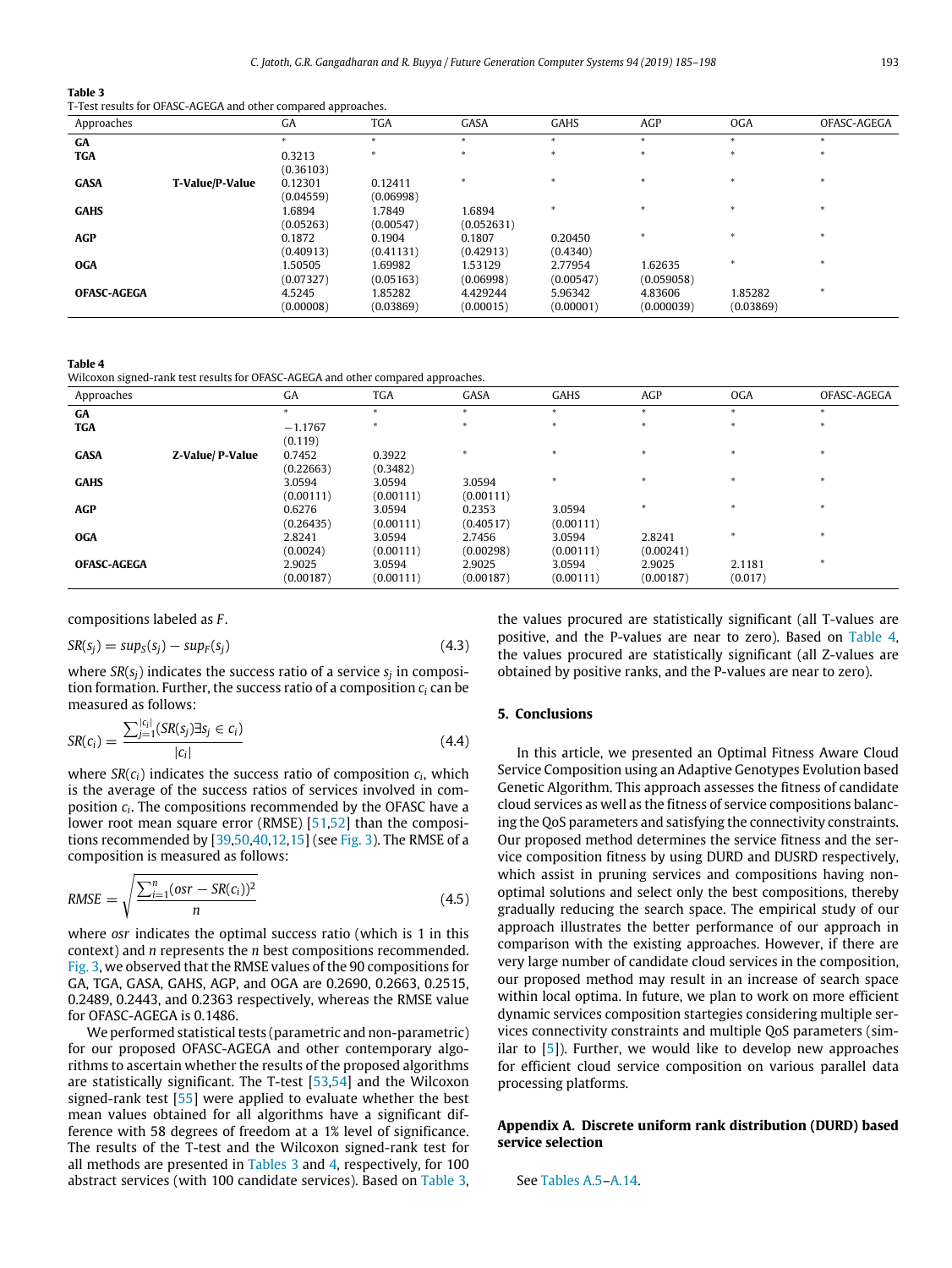# **Table A.5**

|                | $t_1s_1$ | $t_1s_2$ | $t_1s_3$ | $t_1s_4$ | $t_1s_5$ | $t_1s_6$ | $t_1s_7$ | $t_1s_8$ | $t_1s_9$ | $t_1s_1$ |
|----------------|----------|----------|----------|----------|----------|----------|----------|----------|----------|----------|
| m1             | 6        | 9        | 3        |          | 9        | 9        | C.       | 10       | 10       |          |
| m2             | 10       |          |          |          | 5        | 10       |          | 4        | n        | h        |
| m <sub>3</sub> |          |          |          |          | 10       |          |          | 10       |          |          |
| m4             |          |          |          |          |          |          |          | 10       |          |          |
| m <sub>5</sub> |          |          |          |          |          |          | n        | 5.       |          |          |
| m <sub>6</sub> |          |          |          |          |          |          |          | h.       |          |          |
| m7             | 10       |          |          |          |          |          |          |          | 10       |          |
| m8             |          | 10       |          |          |          | 10       | 10       | h.       |          |          |
| m <sub>9</sub> |          |          |          | 10       |          |          |          |          |          |          |
| m10            |          |          | 10       |          |          |          |          |          |          |          |
| m11            |          |          |          |          |          |          |          |          | 10       |          |
| m12            |          |          | q        |          |          |          | 10       |          |          | h        |
| m13            |          |          |          |          |          |          |          | h.       |          | 10       |
| m14            |          |          |          | 10       | 10       |          |          |          |          |          |
| m15            |          |          |          |          |          |          |          |          |          |          |
| m16            |          |          |          |          |          |          |          |          |          |          |
| m17            |          | 10       |          |          |          |          |          |          | 10       |          |
| m18            |          |          |          |          |          |          |          |          |          |          |
| m19            |          |          |          |          |          |          |          |          |          |          |
| m20            |          |          |          |          |          |          |          | 9        | 10       |          |

# <span id="page-9-0"></span>Services, metrics and their ranks, mean and mean of four quarters.

# **Table A.6** Q1 correlation with Q2, Q3 and Q4 and the variance of these correlations.

| cor(Q1,Q2)<br>$-0.58$<br>$-0.28$<br>$-0.61$<br>$-0.63$<br>0.32<br>$-0.26$<br>$-0.24$<br>0.32<br>$-0.1$<br>cor(Q1,Q3)<br>$-0.05$<br>$-0.58$<br>0.79<br>0.05<br>0.38<br>0.34<br>0.18<br>0.4<br>cor(Q1,Q4)<br>$-0.39$<br>$-0.62$<br>$-0.26$<br>0.32<br>$-0.58$<br>$-0.59$<br>$-0.22$<br>$-0.41$<br>$-0.34$<br><b>VAR</b><br>0.15<br>0.51<br>0.45<br>0.59<br>0.35<br>0.56<br>0.35<br>0.41<br>0.51<br>0.3 | cor(Q1,Q1) |  |  |  |  |      |
|------------------------------------------------------------------------------------------------------------------------------------------------------------------------------------------------------------------------------------------------------------------------------------------------------------------------------------------------------------------------------------------------------|------------|--|--|--|--|------|
|                                                                                                                                                                                                                                                                                                                                                                                                      |            |  |  |  |  | 0.73 |
|                                                                                                                                                                                                                                                                                                                                                                                                      |            |  |  |  |  | 0.32 |
|                                                                                                                                                                                                                                                                                                                                                                                                      |            |  |  |  |  | 0.16 |
|                                                                                                                                                                                                                                                                                                                                                                                                      |            |  |  |  |  |      |

# **Table A.7**

# Q2 correlation with Q1, Q3 and Q4 and the variance of these correlations.

| cor(Q2,Q1) | 0.28 | 0.04           | 0.24    | 0.22    | $-0.32$               | $-0.37$ | $-0.87$ | $-0.57$ | $-0.1$      | $-0.06$ |
|------------|------|----------------|---------|---------|-----------------------|---------|---------|---------|-------------|---------|
| cor(Q2,Q2) |      |                |         |         |                       |         |         |         |             |         |
| cor(Q2,Q3) | 0.03 |                | 0.69    | 0.98    | $-0.32$               | 0.52    | $-0.37$ | 0.65    | $-0.05$     | 0.95    |
| cor(Q2,Q4) | 0.68 | $-0.5^{\circ}$ | $-0.44$ | $-0.42$ | $\sim$ $\sim$<br>0.74 | 0.75    | $-0.06$ |         | 0.75        | $-0.02$ |
| <b>VAR</b> | 0.18 | 0.4            | 0.39    | 0.47    | 0.48                  | 0.32    | 0.62    | 0.48    | ົ່<br>U.3 I | 0.35    |

# **Table A.8**

| Q3 correlation with Q1, Q2 and Q4 and the variance of these correlations. |      |         |         |         |         |         |         |         |         |         |
|---------------------------------------------------------------------------|------|---------|---------|---------|---------|---------|---------|---------|---------|---------|
| cor(Q3,Q1)                                                                | 0.8  | $-0.65$ | 0.21    | 0.3     | 0.25    | 0.17    | 0.55    | $-0.77$ | $-0.19$ | 0.2     |
| cor(Q3,Q2)                                                                | 0.03 |         | 0.69    | 0.98    | $-0.32$ | 0.52    | $-0.37$ | 0.65    | $-0.05$ | 0.95    |
| cor(Q3,Q3)                                                                |      |         |         |         |         |         |         |         |         |         |
| cor(Q3,Q4)                                                                | 0.55 | 0.48    | $-0.18$ | $-0.31$ | $-0.48$ | $-0.14$ | 0.62    | 0.16    | $-0.58$ | $-0.11$ |
| <b>VAR</b>                                                                | 0.17 | 0.49    | 0.27    | 0.39    | 0.45    | 0.24    | 0.34    | 0.59    | 0.46    | 0.3     |

# **Table A.9**

| Q4 correlation with Q1, Q2 and Q3 and the variance of these correlations. |      |         |         |         |         |         |         |         |         |         |
|---------------------------------------------------------------------------|------|---------|---------|---------|---------|---------|---------|---------|---------|---------|
| cor(Q4,Q1)                                                                | 0.35 | $-0.78$ | 0.76    | 0.76    | 0.25    | $-0.63$ | $-0.11$ | $-0.18$ | $-0.35$ | 0.22    |
| cor(Q4,Q2)                                                                | 0.68 | $-0.51$ | $-0.44$ | $-0.42$ | 0.74    | 0.75    | $-0.06$ |         | 0.75    | $-0.02$ |
| cor(Q4,Q3)                                                                | 0.55 | 0.48    | $-0.18$ | $-0.31$ | $-0.48$ | $-0.14$ | 0.62    | 0.16    | $-0.58$ | $-0.11$ |
| cor(Q4,Q4)                                                                |      |         |         |         |         |         |         |         |         |         |
| <b>VAR</b>                                                                | 0.08 | 0.7     | 0.49    | 0.53    | 0.43    | 0.58    | 0.29    | 0.27    | 0.62    | 0.25    |

| Table A.10                                                                     |
|--------------------------------------------------------------------------------|
| Average and standard deviation of variance of all 4 quarters and average rank. |

| .<br>_________     |                                   |                   | ---          |                                              |                      |                   |                     |             |                             |
|--------------------|-----------------------------------|-------------------|--------------|----------------------------------------------|----------------------|-------------------|---------------------|-------------|-----------------------------|
| _______<br>Avg-var | . .<br>U.I4                       | 0.56              | . 22<br>◡.◡  | 0.20<br>v.ju                                 | 0.41                 | 0.4 I             | 0.48                | 0.49        | 0.44                        |
| Stdev-var          | 0.05<br>.                         | ינ.ט              | . .<br>ບ. ເມ | 0.17                                         | 0.08<br>.            | . .<br>U. IC<br>. | በ 10<br><b>U.IJ</b> | U. I O<br>. | $\overline{a}$<br>∪.⊥J<br>. |
| Avg-rank           | 40<br><b>I.J</b><br>$\sim$ $\sim$ | - --<br>J.JJ<br>. | 5.45<br>.    | 4<br>x, 1<br>the contract of the contract of | <b>I.J</b><br>$\sim$ | <u></u><br>$ -$   | 5.85<br>.           | .<br>$ -$   | $\sim$ $\sim$<br>ν.,        |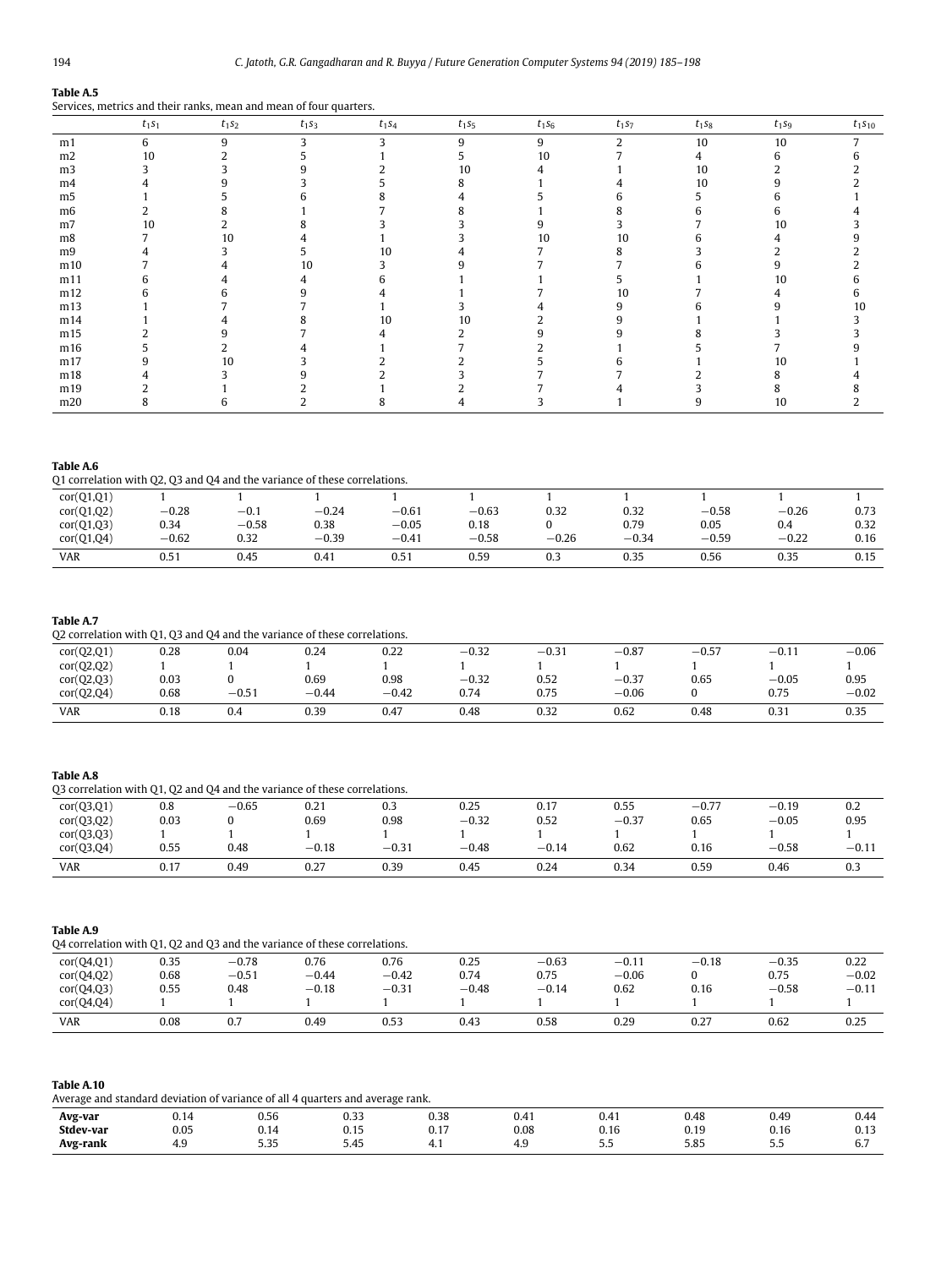### **Table A.11**

Services and the mean and standard deviation of each quarter variance with other quarters (Q1, Q2, Q3 and Q4) and average of service QoS metric ranks.

| $S_{id}$ | avg-var  | stdev-var | avg-rank |
|----------|----------|-----------|----------|
| $t_1s_1$ | 0.138339 | 0.050106  | 4.9      |
| $t_1s_2$ | 0.562507 | 0.141016  | 5.35     |
| $t_1s_3$ | 0.326343 | 0.147882  | 5.45     |
| $t_1s_4$ | 0.380454 | 0.170691  | 4.1      |
| $t_1s_5$ | 0.412157 | 0.08367   | 4.9      |
| $t_1s_6$ | 0.411517 | 0.156025  | 5.5      |
| $t_1s_7$ | 0.479163 | 0.192796  | 5.85     |
| $t_1s_8$ | 0.492576 | 0.158607  | 5.5      |
| $t_1s_9$ | 0.440441 | 0.13031   | 6.7      |
| Average  | 0.392277 | 0.129055  | 5.275    |

## **Table A.12**

Ordering and filtering the services by their average rank.

| $S_{id}$               | Avg-var  | Stdev-var | Avg-rank |
|------------------------|----------|-----------|----------|
| $t_1s_4$               | 0.380454 | 0.170691  | 4.1      |
| $t_1s_{10}$            | 0.279272 | 0.059449  | 4.5      |
| $t_1s_1$               | 0.138339 | 0.050106  | 4.9      |
| $t_1s_5$               | 0.412157 | 0.08367   | 4.9      |
| Above the Average Rank |          |           |          |
| $t_1s_2$               | 0.562507 | 0.141016  | 5.35     |
| $t_1s_3$               | 0.326343 | 0.147882  | 5.45     |
| $t_1s_6$               | 0.411517 | 0.156025  | 5.5      |
| $t_1s_8$               | 0.492576 | 0.158607  | 5.5      |
| $t_1s_7$               | 0.479163 | 0.192796  | 5.85     |
| $t_1s_9$               | 0.440441 | 0.13031   | 6.7      |
| Average                | 0.392277 | 0.129055  | 5.275    |

# **Table A.13**

Ordering and filtering the selected services by variance average.

| <u>ordering and meeting the beleved bet rices by variance average.</u> |          |           |          |  |  |  |  |  |  |
|------------------------------------------------------------------------|----------|-----------|----------|--|--|--|--|--|--|
| $S_{id}$                                                               | Avg-var  | Stdev-var | Avg-rank |  |  |  |  |  |  |
| $t_1s_1$                                                               | 0.138339 | 0.050106  | 4.9      |  |  |  |  |  |  |
| $t_1s_{10}$                                                            | 0.279272 | 0.059449  | 4.5      |  |  |  |  |  |  |
| $t_1s_4$                                                               | 0.380454 | 0.170691  | 4.1      |  |  |  |  |  |  |
| Above the average of variance                                          |          |           |          |  |  |  |  |  |  |
| t1s5                                                                   | 0.412157 | 0.08367   | 4.9      |  |  |  |  |  |  |

## **Table A.14**

Services with Discrete Uniform distribution of QoS metric Ranks (t1s1, t1s10) and optimal service (t1s10)

| $S_{id}$                                | Avg-var  | Stdev-var | Avg-rank |  |  |  |  |  |  |
|-----------------------------------------|----------|-----------|----------|--|--|--|--|--|--|
| $t_1s_1$                                | 0.138339 | 0.050106  | 4.9      |  |  |  |  |  |  |
| $t_1s_{10}$                             | 0.279272 | 0.059449  | 4.5      |  |  |  |  |  |  |
| Above the average of variance deviation |          |           |          |  |  |  |  |  |  |
| t1s4                                    | 0.380454 | 0.170691  | 4.1      |  |  |  |  |  |  |

<span id="page-10-0"></span>

| Table B.15 |
|------------|
|------------|

Compositions with desired fitness score and ranks of the involved services.

|                        | c1   | c2   | c3   | c4   | c5   | c6   | c7             | c8   | c <sub>9</sub> | c10  |
|------------------------|------|------|------|------|------|------|----------------|------|----------------|------|
| $st_1$                 |      | 5.06 | 5.09 | 5.06 | 4    | 5.08 | 4.07           | 6.03 | 6.04           | 5.05 |
| st <sub>2</sub>        | 6.09 | 5.08 | 4.01 | 5.01 | 4.08 | 5.09 | 4.05           | 6.07 | 4.08           | 5.05 |
| St <sub>3</sub>        | 5.08 | 5.06 | 6.08 | 4.07 | 4.05 | 5.09 | 5.02           | 4.04 | 6.01           | 6.06 |
| $st_4$                 | 4.01 | 4.06 | 4.1  | 4.02 | 6    | 6.08 | 5.05           | 5.08 | 4.09           | 4.08 |
| $st_5$                 | 6.05 | 5.01 | 4.03 | 6.03 | 4.07 | 4.08 | 5.04           | 6.05 | 5.07           | 6.03 |
| $st_{6}$               | 6.07 | 5.02 | 6.07 | 6.08 | 4.03 | 5.01 | 4.01           | 4.05 | 5.09           | 6.09 |
| $st_7$                 | 5.03 | 4.02 | 5.05 | 6.03 | 4.06 | 4    | 4.06           | 4.07 | 5.06           | 6    |
| $st_8$                 | 4.03 | 4.05 | 5.08 | 5.1  | 5.01 | 5.02 | 6.05           | 6.08 | 6.08           | 6.02 |
| <i>st</i> <sub>9</sub> | 5.02 | 5.04 | 5.05 | 6.02 | 6.04 | 5.07 | 6.06           | 5.08 | 5.02           | 5.01 |
| $st_{10}$              | 5.04 | 5.01 | 5.09 | 5.01 | 5.06 | 6.02 | 6.03           | 5.09 | 5.05           | 4.05 |
| $st_{11}$              | 4.06 | 6.01 | 5.02 | 6.02 | 4.04 | 6.01 | 5.06           | 6.05 | 6.03           | 4.08 |
| $st_{12}$              | 4.01 | 5.1  | 4.09 | 5.07 | 5.06 | 5.01 | 6.07           | 4.08 | 4.08           | 6.03 |
| $st_{13}$              | 4.07 | 5.01 | 6.02 | 4.06 | 5.09 | 6.07 | $\overline{4}$ | 5.02 | 4.08           | 5.09 |
| $st_{14}$              | 5.09 | 4.04 | 4.07 | 6.01 | 6.09 | 4.06 | 6.02           | 6.03 | 6.08           | 4.02 |

(*continued on next page*)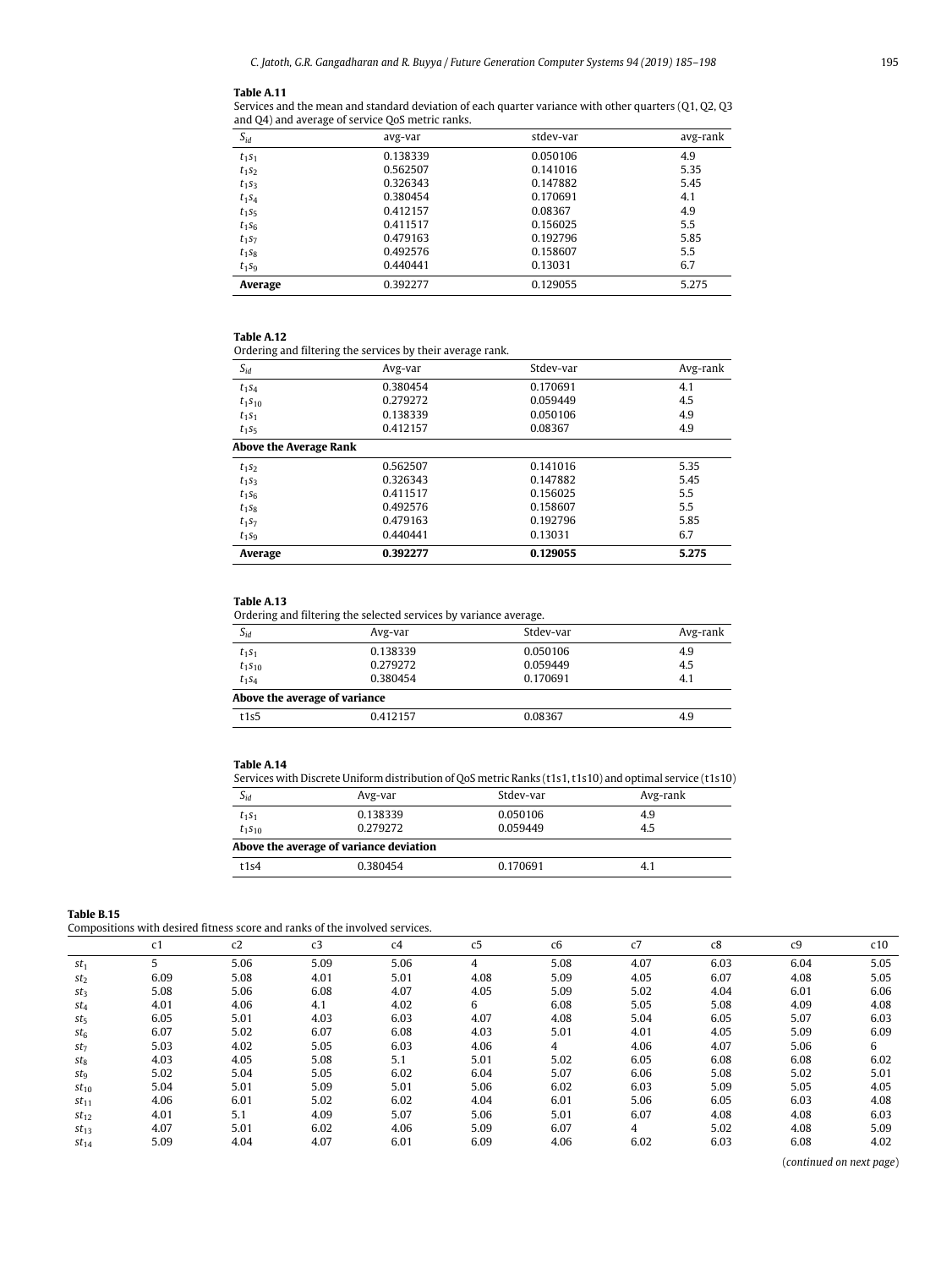# <span id="page-11-0"></span>**Table B.15** (*continued*).

|           |      | c2   | CЗ   | c4   | ບ    | сь   |      | c8   | c9   | c10  |
|-----------|------|------|------|------|------|------|------|------|------|------|
| $st_{15}$ |      | 5.01 | 6.1  |      | 6.08 | 5.02 | 6.06 | 4.06 | 5.07 | 6.01 |
| $st_{16}$ |      | 4.03 | b.   | 5.1  | 4.04 | 4.1  | 5.01 | 5.03 | 5.08 | 4.09 |
| $st_{17}$ | 6.02 | 4.03 | 6.01 | 5.06 | 6.04 | 6.09 | 4.1  |      | 5.05 | 4.08 |
| $st_{18}$ | 6.08 | 4.07 | 4.1  | 4.07 | 5.04 | 4.06 | 5.06 | 6.07 | 5.06 | 5.07 |
| $st_{19}$ | 5.03 | 4.02 | 6.08 | 6.07 | 6.09 | 5.08 | 5.07 | 4.01 | 6.04 | 4.02 |
| $st_{20}$ | 4.03 | 4.03 | 4.07 | 4.01 | 5.07 | 6.02 | 4.07 | 4.07 | 6.03 | 4.02 |

# **Table B.16**

Q1 correlation with Q2, Q3 and Q4 and the variance of these correlations.

| cor(Q1,Q1)<br>cor(Q1,Q2) | $-0.03$           | $-0.46$     | 0.28            | $-0.27$         | 0.81         | $-0.48$               |                 | $-0.87$           | 0.58    | $-0.12$      |
|--------------------------|-------------------|-------------|-----------------|-----------------|--------------|-----------------------|-----------------|-------------------|---------|--------------|
| cor(Q1,Q3)<br>cor(Q1,Q4) | $-0.3$<br>$-0.05$ | 0.8<br>0.47 | 0.52<br>$-0.39$ | 0.46<br>$-0.46$ | 0.56<br>0.58 | $^{ -0.4}$<br>$-0.34$ | $-0.11$<br>0.19 | $-0.27$<br>$-0.3$ | $-0.44$ | 0.61<br>0.55 |
| <b>VAR</b>               | 0.33              | 0.42        | 0.34            | 0.45            | 0.04         | 0.5                   | 0.32            | 0.62              | 0.4     | 0.22         |

## **Table B.17**

|  | Q2 correlation with Q1, Q3 and Q4 and the variance of these correlations. |
|--|---------------------------------------------------------------------------|
|--|---------------------------------------------------------------------------|

| cor(Q2,Q1) | $-0.03$ | $-0.46$ | 0.28 | $-0.27$ | 0.81 | $-0.48$ |         | $-0.87$ | 0.58    | $-0.12$ |
|------------|---------|---------|------|---------|------|---------|---------|---------|---------|---------|
| cor(Q2,Q2) |         |         |      |         |      |         |         |         |         |         |
| cor(Q2,Q3) | $-0.02$ | $-0.04$ | 0.02 | 0.38    | 0.8  | $-0.02$ | $-0.12$ | $-0.03$ | $-0.56$ | $-0.27$ |
| cor(Q2,Q4) | $-0.45$ | $-0.65$ | 0.36 | 0.87    | 0.46 | $-0.03$ | 0.18    | 0.02    | $-0.45$ | 0.43    |
| <b>VAR</b> | 0.38    | 0.54    | 0.17 | 0.33    | 0.05 | 0.39    | 0.33    | 0.58    | 0.59    | 0.33    |

# **Table B.18**

| Q3 correlation with Q1, Q2 and Q4 and the variance of these correlations. |         |         |         |      |          |           |         |         |         |         |
|---------------------------------------------------------------------------|---------|---------|---------|------|----------|-----------|---------|---------|---------|---------|
| cor(Q3,Q1)                                                                | $-0.3$  | 0.8     | 0.52    | 0.46 | 0.56     | $^{-0.4}$ | $-0.11$ | $-0.27$ |         | 0.61    |
| cor(Q3,Q2)                                                                | $-0.02$ | $-0.04$ | 0.02    | 0.38 | $_{0.8}$ | $-0.02$   | $-0.12$ | $-0.03$ | $-0.56$ | $-0.27$ |
| cor(Q3,Q3)                                                                |         |         |         |      |          |           |         |         |         |         |
| cor(Q3,Q4)                                                                | $-0.74$ | 0.17    | $-0.93$ | 0.46 | 0.66     | $-0.62$   | $-0.62$ | $-0.26$ | 0.49    | 0.02    |

# **Table B.19**

|  |  |  | Q4 correlation with Q1, Q2 and Q3 and the variance of these correlations. |
|--|--|--|---------------------------------------------------------------------------|
|--|--|--|---------------------------------------------------------------------------|

| . .        | - -<br>- |         |            |         |      |         |         |         |         |      |
|------------|----------|---------|------------|---------|------|---------|---------|---------|---------|------|
| cor(Q4,Q1) | $-0.05$  | 0.47    | 0.39<br>-1 | $-0.46$ | 0.58 | $-0.34$ | 0.19    | $-0.3$  | $-0.44$ | 0.55 |
| cor(Q4,Q2) | $-0.45$  | $-0.65$ | 0.36       | 0.87    | 0.46 | $-0.03$ | 0.18    | 0.02    | $-0.45$ | 0.43 |
| cor(Q4,Q3) | $-0.74$  | 0.17    | $-0.93$    | 0.46    | 0.66 | $-0.62$ | $-0.62$ | $-0.26$ | 0.49    | 0.02 |
| cor(Q4,Q4) |          |         |            |         |      |         |         |         |         |      |
| <b>VAR</b> | 0.58     | 0.47    | 0.71       | 0.44    | 0.05 | 0.5     | 0.44    | 0.37    | 0.51    | 0.16 |

**VAR 0.54 0.25 0.68 0.08 0.04 0.52 0.47 0.36 0.45 0.33**

| Table B.20 |  |
|------------|--|
|            |  |

Average and standard deviation of variance of all 4 quarters and average rank of the services involved in composition.

| <b>Compositions</b> | Avg-Var | <b>Stdev-Var</b> | Avg-Rank |
|---------------------|---------|------------------|----------|
| c <sub>1</sub>      | 0.46    | 0.12             | 4.99     |
| c <sub>2</sub>      | 0.42    | 0.13             | 4.64     |
| $C_3$               | 0.48    | 0.26             | 5.06     |
| $c_4$               | 0.33    | 0.17             | 5.2      |
| c <sub>5</sub>      | 0.05    | 0.01             | 4.95     |
| $c_6$               | 0.48    | 0.06             | 5.1      |
| c <sub>7</sub>      | 0.39    | 0.07             | 5        |
| $c_8$               | 0.48    | 0.14             | 5.1      |
| $c_{9}$             | 0.49    | 0.08             | 5.21     |
| $c_{10}$            | 0.26    | 0.08             | 5        |
| Average             | 0.384   | 0.112            | 5.025    |

# **Table B.21**

| Ordering and filtering the compositions by their average rank. |         |           |          |  |  |  |
|----------------------------------------------------------------|---------|-----------|----------|--|--|--|
| Compositions                                                   | Avg-Var | Stdev-Var | avg-rank |  |  |  |
| C <sub>2</sub>                                                 | 0.42    | 0.13      | 4.64     |  |  |  |
| c <sub>5</sub>                                                 | 0.05    | 0.01      | 4.95     |  |  |  |
| c <sub>1</sub>                                                 | 0.46    | 0.12      | 4.99     |  |  |  |
| C <sub>7</sub>                                                 | 0.39    | 0.07      | 5        |  |  |  |
| $c_{10}$                                                       | 0.26    | 0.08      | 5        |  |  |  |
| $C_3$                                                          | 0.48    | 0.26      | 5.06     |  |  |  |
| Compositions with rank above the mean                          |         |           |          |  |  |  |
| c <sub>2</sub>                                                 | 0.4     | 0.1       | 5.2      |  |  |  |
| $c_8$                                                          | 0.48    | 0.14      | 5.1      |  |  |  |
| c <sub>4</sub>                                                 | 0.33    | 0.17      | 5.2      |  |  |  |
| C <sub>9</sub>                                                 | 0.49    | 0.08      | 5.21     |  |  |  |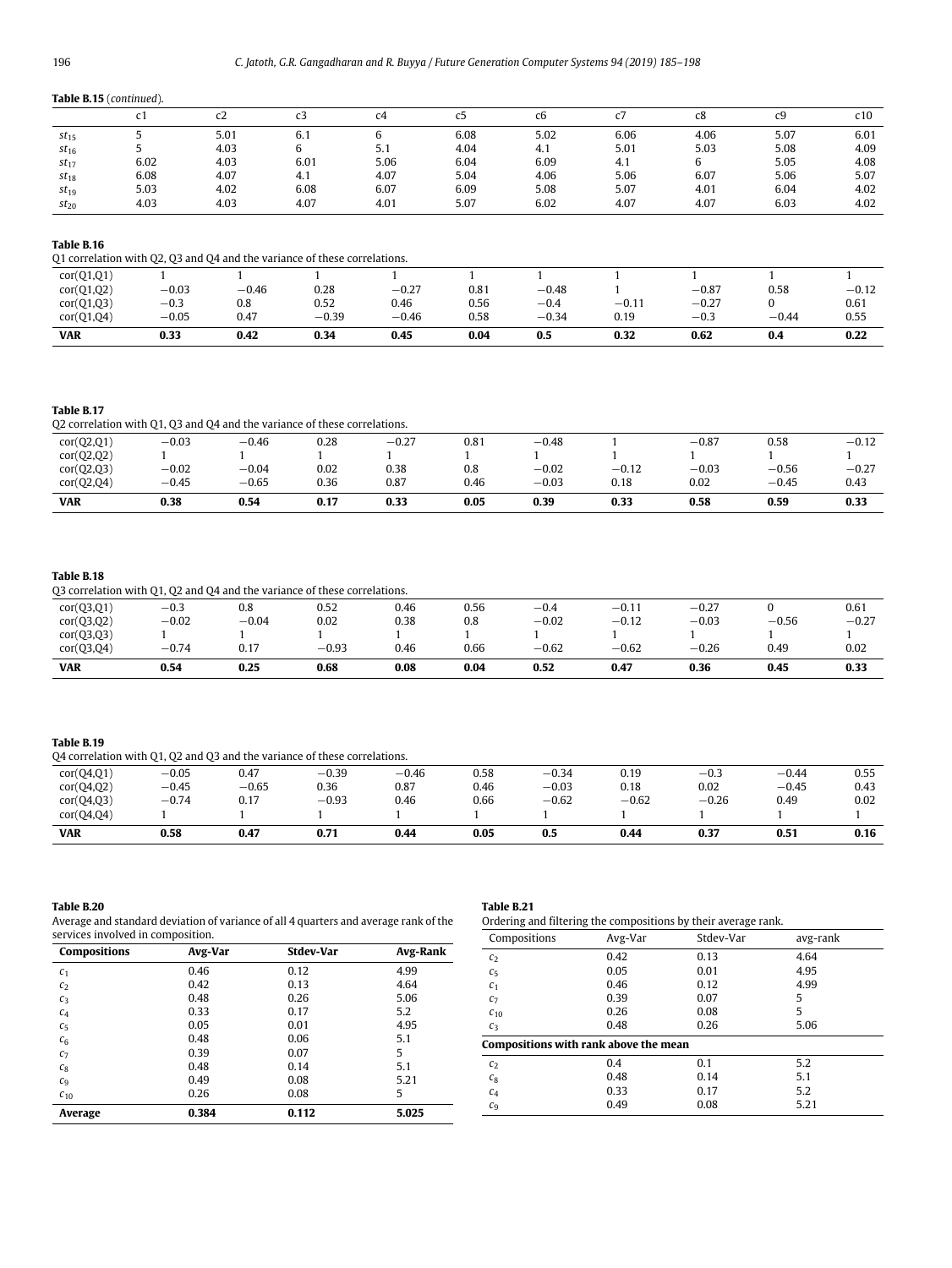#### **Table B.22**

<span id="page-12-40"></span>Compositions with Discrete Uniform Service Rank distribution (c5, c7, c9, c8, c10, c4 and c1) and optimal compositions (c5, c7, c9, c8, c10) to reinitiate GA evolution.

|                                                   | Avg-Var | Stdev-Var | Avg-Rank |  |  |  |  |
|---------------------------------------------------|---------|-----------|----------|--|--|--|--|
| $c_{5}$                                           | 0.05    | 0.01      | 4.95     |  |  |  |  |
| $C_{10}$                                          | 0.26    | 0.08      | 5        |  |  |  |  |
| C <sub>7</sub>                                    | 0.39    | 0.07      | 5        |  |  |  |  |
| Compositions with average variance above the mean |         |           |          |  |  |  |  |
| c <sub>2</sub>                                    | 0.42    | 0.13      | 4.64     |  |  |  |  |
| c <sub>1</sub>                                    | 0.46    | 0.12      | 4.99     |  |  |  |  |
| c3                                                | 0.48    | 0.26      | 5.06     |  |  |  |  |

## **Appendix B. Discrete uniform service rank distribution (DUSRD) based composition selection**

### <span id="page-12-35"></span>See [Tables](#page-11-0) [B.15–](#page-11-0)[B.22.](#page-12-40)

### **References**

- <span id="page-12-0"></span>[1] [M. Cusumano, Cloud computing and SaaS as new computing platforms, Com](http://refhub.elsevier.com/S0167-739X(18)30850-1/sb1)[mun. ACM 53 \(4\) \(2010\) 27–29.](http://refhub.elsevier.com/S0167-739X(18)30850-1/sb1)
- <span id="page-12-1"></span>[2] [R. Buyya, C.S. Yeo, S. Venugopal, J. Broberg, I. Brandic, Cloud computing and](http://refhub.elsevier.com/S0167-739X(18)30850-1/sb2) [emerging IT platforms: Vision, hype, and reality for delivering computing as](http://refhub.elsevier.com/S0167-739X(18)30850-1/sb2) [the 5th utility, Future Gener. Comput. Syst. 25 \(6\) \(2009\) 599–616.](http://refhub.elsevier.com/S0167-739X(18)30850-1/sb2)
- <span id="page-12-2"></span>[3] [D. Ardagna, B. Pernici, Adaptive service composition in flexible processes, IEEE](http://refhub.elsevier.com/S0167-739X(18)30850-1/sb3) [Trans. Serv. Comput. 33 \(6\) \(2007\) 369–384.](http://refhub.elsevier.com/S0167-739X(18)30850-1/sb3)
- <span id="page-12-3"></span>[4] [H. Zheng, W. Zhao, J. Yang, A. Bouguettaya, QoS analysis for web service](http://refhub.elsevier.com/S0167-739X(18)30850-1/sb4) [compositions with complex structures, IEEE Trans. Serv. Comput. 6 \(3\) \(2013\)](http://refhub.elsevier.com/S0167-739X(18)30850-1/sb4) [373–386.](http://refhub.elsevier.com/S0167-739X(18)30850-1/sb4)
- <span id="page-12-4"></span>[5] C. Jatoth, G.R. Gangadharan, U. Fiore, Optimal fitness aware cloud service composition using modified invasive weed optimization, Swarm Evol. Comput. (2018) [http://dx.doi.org/10.1016/j.swevo.2018.11.001.](http://dx.doi.org/10.1016/j.swevo.2018.11.001)
- <span id="page-12-5"></span>[6] [E. Al-Masri, Q.H. Mahmoud, Qos-based discovery and ranking of web services,](http://refhub.elsevier.com/S0167-739X(18)30850-1/sb6) [in: Proceedings of the 16th International Conference on Computer Commu](http://refhub.elsevier.com/S0167-739X(18)30850-1/sb6)[nications and Networks, IEEE, 2007, pp. 529–534.](http://refhub.elsevier.com/S0167-739X(18)30850-1/sb6)
- <span id="page-12-6"></span>[7] F. Seghir, A. Khababa, A hybrid approach using genetic and fruit fly optimization algorithms for QoS-aware cloud service composition, J. Intell. Manuf. (2016) 1–20, <http://dx.doi.org/10.1007/s10845-016-1215-0>.
- [8] [A. Jula, Z. Othman, E. Sundararajan, Imperialist competitive algorithm with](http://refhub.elsevier.com/S0167-739X(18)30850-1/sb8) [PROCLUS classifier for service time optimization in cloud computing service](http://refhub.elsevier.com/S0167-739X(18)30850-1/sb8) [composition, Expert Syst. Appl. 42 \(1\) \(2015\) 135–145.](http://refhub.elsevier.com/S0167-739X(18)30850-1/sb8)
- [9] [Z.-Z. Liu, D.-H. Chu, C. Song, X. Xue, B.-Y. Lu, Social learning optimization](http://refhub.elsevier.com/S0167-739X(18)30850-1/sb9) [\(SLO\) algorithm paradigm and its application in QoS-aware cloud service](http://refhub.elsevier.com/S0167-739X(18)30850-1/sb9) [composition, Inform. Sci. 326 \(2016\) 315–333.](http://refhub.elsevier.com/S0167-739X(18)30850-1/sb9)
- <span id="page-12-7"></span>[10] [H. Jin, X. Yao, Y. Chen, Correlation-aware QoS modeling and manufacturing](http://refhub.elsevier.com/S0167-739X(18)30850-1/sb10) [cloud service composition, J. Intell. Manuf. 28 \(8\) \(2017\) 1947–1960.](http://refhub.elsevier.com/S0167-739X(18)30850-1/sb10)
- <span id="page-12-8"></span>[11] G. Canfora, M. Di Penta, R. Esposito, M.L. Villani, An approach for QoS-aware service composition based on genetic algorithms, in: Proceedings of the 7th Annual Conference on Genetic and Evolutionary Computation, GECCO, 2005, pp. 1069–1075.
- <span id="page-12-9"></span>[12] [A.E. Yilmaz, P. Karagoz, Improved genetic algorithm based approach for QoS](http://refhub.elsevier.com/S0167-739X(18)30850-1/sb12) [aware web service composition, in: Proceedings of the IEEE International](http://refhub.elsevier.com/S0167-739X(18)30850-1/sb12) [Conference on Web Services, ICWS, IEEE, 2014, pp. 463–470.](http://refhub.elsevier.com/S0167-739X(18)30850-1/sb12)
- <span id="page-12-10"></span>[13] [M.B. Karimi, A. Isazadeh, A.M. Rahmani, QoS-aware service composition in](http://refhub.elsevier.com/S0167-739X(18)30850-1/sb13) [cloud computing using data mining techniques and genetic algorithm, J.](http://refhub.elsevier.com/S0167-739X(18)30850-1/sb13) [Supercomput. 73 \(4\) \(2017\) 1387–1415.](http://refhub.elsevier.com/S0167-739X(18)30850-1/sb13)
- <span id="page-12-11"></span>[14] [S. Mistry, A. Bouguettaya, H. Dong, A.K. Qin, Metaheuristic optimization for](http://refhub.elsevier.com/S0167-739X(18)30850-1/sb14) [long-term iaas service composition, IEEE Trans. Serv. Comput. 11 \(1\) \(2018\)](http://refhub.elsevier.com/S0167-739X(18)30850-1/sb14) [131–143.](http://refhub.elsevier.com/S0167-739X(18)30850-1/sb14)
- <span id="page-12-12"></span>[15] [Z. Ding, J. Liu, Y. Sun, C. Jiang, M. Zhou, A transaction and QoS-aware service](http://refhub.elsevier.com/S0167-739X(18)30850-1/sb15) [selection approach based on genetic algorithm, IEEE Trans. Syst. Man Cybern.](http://refhub.elsevier.com/S0167-739X(18)30850-1/sb15) [45 \(7\) \(2015\) 1035–1046.](http://refhub.elsevier.com/S0167-739X(18)30850-1/sb15)
- <span id="page-12-13"></span>[16] [Z.-H. Zhan, X.-F. Liu, Y.-J. Gong, J. Zhang, H.S.-H. Chung, Y. Li, Cloud computing](http://refhub.elsevier.com/S0167-739X(18)30850-1/sb16) [resource scheduling and a survey of its evolutionary approaches, ACM Com](http://refhub.elsevier.com/S0167-739X(18)30850-1/sb16)[put. Surv. 47 \(4\) \(2015\) 63.](http://refhub.elsevier.com/S0167-739X(18)30850-1/sb16)
- <span id="page-12-14"></span>[17] [J.O. de Carvalho, F. Trinta, D. Vieira, O.A.C. Cortes, Evolutionary solutions](http://refhub.elsevier.com/S0167-739X(18)30850-1/sb17) [for resources management in multiple clouds: State-of-the-art and future](http://refhub.elsevier.com/S0167-739X(18)30850-1/sb17) [directions, Future Gener. Comput. Syst. 88 \(2018\) 284–296.](http://refhub.elsevier.com/S0167-739X(18)30850-1/sb17)
- <span id="page-12-15"></span>[18] [T. Thiruvenkadam, P. Kamalakkannan, Energy efficient multi dimensional](http://refhub.elsevier.com/S0167-739X(18)30850-1/sb18) [host load aware algorithm for virtual machine placement and optimization](http://refhub.elsevier.com/S0167-739X(18)30850-1/sb18) [in cloud environment, Indian J. Sci. Technol. 8 \(17\) \(2015\).](http://refhub.elsevier.com/S0167-739X(18)30850-1/sb18)
- <span id="page-12-16"></span>[19] [G.F. Anastasi, E. Carlini, M. Coppola, P. Dazzi, QoS-aware genetic cloud bro](http://refhub.elsevier.com/S0167-739X(18)30850-1/sb19)[kering, Future Gener. Comput. Syst. 75 \(2017\) 1–13.](http://refhub.elsevier.com/S0167-739X(18)30850-1/sb19)
- <span id="page-12-17"></span>[20] [R. Mennes, B. Spinnewyn, S. Latré, J.F. Botero, Greco: a distributed genetic](http://refhub.elsevier.com/S0167-739X(18)30850-1/sb20) [algorithm for reliable application placement in hybrid clouds, in: Proceedings](http://refhub.elsevier.com/S0167-739X(18)30850-1/sb20) [of the 5th IEEE International Conference on Cloud Networking, Cloudnet, IEEE,](http://refhub.elsevier.com/S0167-739X(18)30850-1/sb20) [2016, pp. 14–20.](http://refhub.elsevier.com/S0167-739X(18)30850-1/sb20)
- <span id="page-12-18"></span>[21] [C. Guerrero, I. Lera, C. Juiz, Genetic algorithm for multi-objective optimization](http://refhub.elsevier.com/S0167-739X(18)30850-1/sb21) [of container allocation in cloud architecture, J. Grid Comput. 16 \(1\) \(2018\)](http://refhub.elsevier.com/S0167-739X(18)30850-1/sb21) [113–135.](http://refhub.elsevier.com/S0167-739X(18)30850-1/sb21)
- <span id="page-12-19"></span>[22] [J. Li, Y. Bai, N. Zaman, V.C. Leung, A decentralized trustworthy context and](http://refhub.elsevier.com/S0167-739X(18)30850-1/sb22) [QoS-aware service discovery framework for the internet of things, IEEE Access](http://refhub.elsevier.com/S0167-739X(18)30850-1/sb22) [5 \(2017\) 19154–19166.](http://refhub.elsevier.com/S0167-739X(18)30850-1/sb22)
- <span id="page-12-20"></span>[23] [M. Cuka, D. Elmazi, R. Obukata, K. Ozera, T. Oda, L. Barolli, An integrated](http://refhub.elsevier.com/S0167-739X(18)30850-1/sb23) [intelligent system for IoT device selection and placement in opportunistic](http://refhub.elsevier.com/S0167-739X(18)30850-1/sb23) [networks using fuzzy logic and genetic algorithm, in: Proceedings of the](http://refhub.elsevier.com/S0167-739X(18)30850-1/sb23) [31st International Conference on Advanced Information Networking and](http://refhub.elsevier.com/S0167-739X(18)30850-1/sb23) [Applications Workshops, WAINA, IEEE, 2017, pp. 201–207.](http://refhub.elsevier.com/S0167-739X(18)30850-1/sb23)
- <span id="page-12-21"></span>[24] [M. Aazam, E.-N. Huh, Dynamic resource provisioning through Fog micro](http://refhub.elsevier.com/S0167-739X(18)30850-1/sb24) [datacenter, in: Proceedings of the 2015 IEEE International Conference on](http://refhub.elsevier.com/S0167-739X(18)30850-1/sb24) [Pervasive Computing and Communication Workshops, IEEE, 2015, pp. 105–](http://refhub.elsevier.com/S0167-739X(18)30850-1/sb24) [110.](http://refhub.elsevier.com/S0167-739X(18)30850-1/sb24)
- [25] [A. Papageorgiou, B. Cheng, E. Kovacs, Real-time data reduction at the network](http://refhub.elsevier.com/S0167-739X(18)30850-1/sb25) [edge of Internet-of-Things systems, in: Proceedings of the 11th International](http://refhub.elsevier.com/S0167-739X(18)30850-1/sb25) [Conference on Network and Service Management, CNSM, IEEE, 2015, pp. 284–](http://refhub.elsevier.com/S0167-739X(18)30850-1/sb25) [291.](http://refhub.elsevier.com/S0167-739X(18)30850-1/sb25)
- <span id="page-12-22"></span>[26] [L.M. Vaquero, L. Rodero-Merino, Finding your way in the fog: towards a com](http://refhub.elsevier.com/S0167-739X(18)30850-1/sb26)[prehensive definition of fog computing, ACM SIGCOMM Comput. Commun.](http://refhub.elsevier.com/S0167-739X(18)30850-1/sb26) [Rev. 44 \(5\) \(2014\) 27–32.](http://refhub.elsevier.com/S0167-739X(18)30850-1/sb26)
- <span id="page-12-23"></span>[27] [Q. Li, R. Dou, F. Chen, G. Nan, A QoS-oriented Web service composition](http://refhub.elsevier.com/S0167-739X(18)30850-1/sb27) [approach based on multi-population genetic algorithm for Internet of things,](http://refhub.elsevier.com/S0167-739X(18)30850-1/sb27) [Intl. J. Comput. Intell. Syst. 7 \(2\) \(2014\) 26–34.](http://refhub.elsevier.com/S0167-739X(18)30850-1/sb27)
- <span id="page-12-24"></span>[28] [O. Skarlat, M. Nardelli, S. Schulte, M. Borkowski, P. Leitner, Optimized IoT](http://refhub.elsevier.com/S0167-739X(18)30850-1/sb28) [service placement in the fog, Serv. Oriented Comput. Appl. 11 \(4\) \(2017\) 427–](http://refhub.elsevier.com/S0167-739X(18)30850-1/sb28) [443.](http://refhub.elsevier.com/S0167-739X(18)30850-1/sb28)
- <span id="page-12-25"></span>[29] [S. Kalsi, H. Kaur, V. Chang, DNA cryptography and deep learning using genetic](http://refhub.elsevier.com/S0167-739X(18)30850-1/sb29) [algorithm with NW algorithm for key generation, J. Med. Syst. 42 \(1\) \(2018\)](http://refhub.elsevier.com/S0167-739X(18)30850-1/sb29) [17.](http://refhub.elsevier.com/S0167-739X(18)30850-1/sb29)
- <span id="page-12-26"></span>[30] [C. Wang, Y. Zhu, W. Shi, V. Chang, P. Vijayakumar, B. Liu, Y. Mao, J. Wang, Y.](http://refhub.elsevier.com/S0167-739X(18)30850-1/sb30) [Fan, A dependable time series analytic framework for cyber-physical systems](http://refhub.elsevier.com/S0167-739X(18)30850-1/sb30) [of iot-based smart grid, ACM Trans. Cyber-Phys. Syst. 3 \(1\) \(2018\) 7.](http://refhub.elsevier.com/S0167-739X(18)30850-1/sb30)
- <span id="page-12-27"></span>[31] [B. Cao, J. Liu, Y. Wen, H. Li, Q. Xiao, J. Chen, QoS-aware service recommen](http://refhub.elsevier.com/S0167-739X(18)30850-1/sb31)[dation based on relational topic model and factorization machines for IoT](http://refhub.elsevier.com/S0167-739X(18)30850-1/sb31) [Mashup applications, J. Parallel Distrib. Comput. \(2018\).](http://refhub.elsevier.com/S0167-739X(18)30850-1/sb31)
- <span id="page-12-28"></span>[32] [C. Jatoth, G.R. Gangadharan, U. Fiore, R. Buyya, QoS-aware Big service compo](http://refhub.elsevier.com/S0167-739X(18)30850-1/sb32)[sition using MapReduce based evolutionary algorithm with guided mutation,](http://refhub.elsevier.com/S0167-739X(18)30850-1/sb32) [Future Gener. Comput. Syst. 86 \(2018\) 1008–1018.](http://refhub.elsevier.com/S0167-739X(18)30850-1/sb32)
- <span id="page-12-29"></span>[33] [M. Faheem, V.C. Gungor, Energy efficient and qos-aware routing protocol](http://refhub.elsevier.com/S0167-739X(18)30850-1/sb33) [for wireless sensor network-based smart grid applications in the context of](http://refhub.elsevier.com/S0167-739X(18)30850-1/sb33) [industry 4.0, Appl. Soft Comput. 68 \(2018\) 910–922.](http://refhub.elsevier.com/S0167-739X(18)30850-1/sb33)
- <span id="page-12-30"></span>[34] [H. Wu, K. Yue, C.-H. Hsu, Y. Zhao, B. Zhang, G. Zhang, Deviation-based neigh](http://refhub.elsevier.com/S0167-739X(18)30850-1/sb34)[borhood model for context-aware QoS prediction of cloud and IoT services,](http://refhub.elsevier.com/S0167-739X(18)30850-1/sb34) [Future Gener. Comput. Syst. 76 \(2017\) 550–560.](http://refhub.elsevier.com/S0167-739X(18)30850-1/sb34)
- <span id="page-12-31"></span>[35] [S. Tomovic, W. Cerroni, F. Callegati, R. Verdone, I. Radusinovic, M. Pejanovic,](http://refhub.elsevier.com/S0167-739X(18)30850-1/sb35) [C. Buratti, An architecture for qos-aware service deployment in software](http://refhub.elsevier.com/S0167-739X(18)30850-1/sb35)[defined iot networks, in: Proceedings of the 20th International Symposium](http://refhub.elsevier.com/S0167-739X(18)30850-1/sb35) [on Wireless Personal Multimedia Communications, WPMC, IEEE, 2017, pp.](http://refhub.elsevier.com/S0167-739X(18)30850-1/sb35) [561–567.](http://refhub.elsevier.com/S0167-739X(18)30850-1/sb35)
- <span id="page-12-32"></span>[36] [D. Layzer, Genetic variation and progressive evolution, Am. Nat. \(1980\) 809–](http://refhub.elsevier.com/S0167-739X(18)30850-1/sb36) [826.](http://refhub.elsevier.com/S0167-739X(18)30850-1/sb36)
- <span id="page-12-33"></span>[37] [J. Chandrashekar, G.R. Gangadharan, Fitness metrics for QoS-aware web ser](http://refhub.elsevier.com/S0167-739X(18)30850-1/sb37)[vice composition using metaheuristics, in: Proceedings of the 7th Interna](http://refhub.elsevier.com/S0167-739X(18)30850-1/sb37)[tional KES Conference on Intelligent Decision Technologies, Springer, 2015,](http://refhub.elsevier.com/S0167-739X(18)30850-1/sb37) [pp. 267–277.](http://refhub.elsevier.com/S0167-739X(18)30850-1/sb37)
- <span id="page-12-34"></span>[38] [N. Balakrishnan, V. Nevzorov, Discrete uniform distribution, Primer Stat.](http://refhub.elsevier.com/S0167-739X(18)30850-1/sb38) [Distrib. \(2005\) 27–37.](http://refhub.elsevier.com/S0167-739X(18)30850-1/sb38)
- <span id="page-12-38"></span>[39] [L. Bao, F. Zhao, M. Shen, Y. Qi, P. Chen, An orthogonal genetic algorithm for](http://refhub.elsevier.com/S0167-739X(18)30850-1/sb39) [QoS-aware service composition, Comput. J. 59 \(12\) \(2016\) 1857–1871.](http://refhub.elsevier.com/S0167-739X(18)30850-1/sb39)
- <span id="page-12-39"></span>[40] Y. Yu, H. Ma, M. Zhang, An adaptive genetic programming approach to QoSaware web services composition, in: Proceedings of the IEEE Congress on Evolutionary Computation, 2013, pp. 1740–1747.
- <span id="page-12-36"></span>[41] [Z. Zheng, Y. Zhang, M. Lyu, Investigating QoS of real-world web services, IEEE](http://refhub.elsevier.com/S0167-739X(18)30850-1/sb41) [Trans. Serv. Comput. 7 \(1\) \(2014\) 32–39.](http://refhub.elsevier.com/S0167-739X(18)30850-1/sb41)
- <span id="page-12-37"></span>[42] Y. Zhang, Z. Zheng, M. Lyu, WSPred: A time-aware personalized qos prediction framework for web services, in: Proceedings of the IEEE 22nd International Symposium on Software Reliability Engineering, 2011, pp. 210–219.